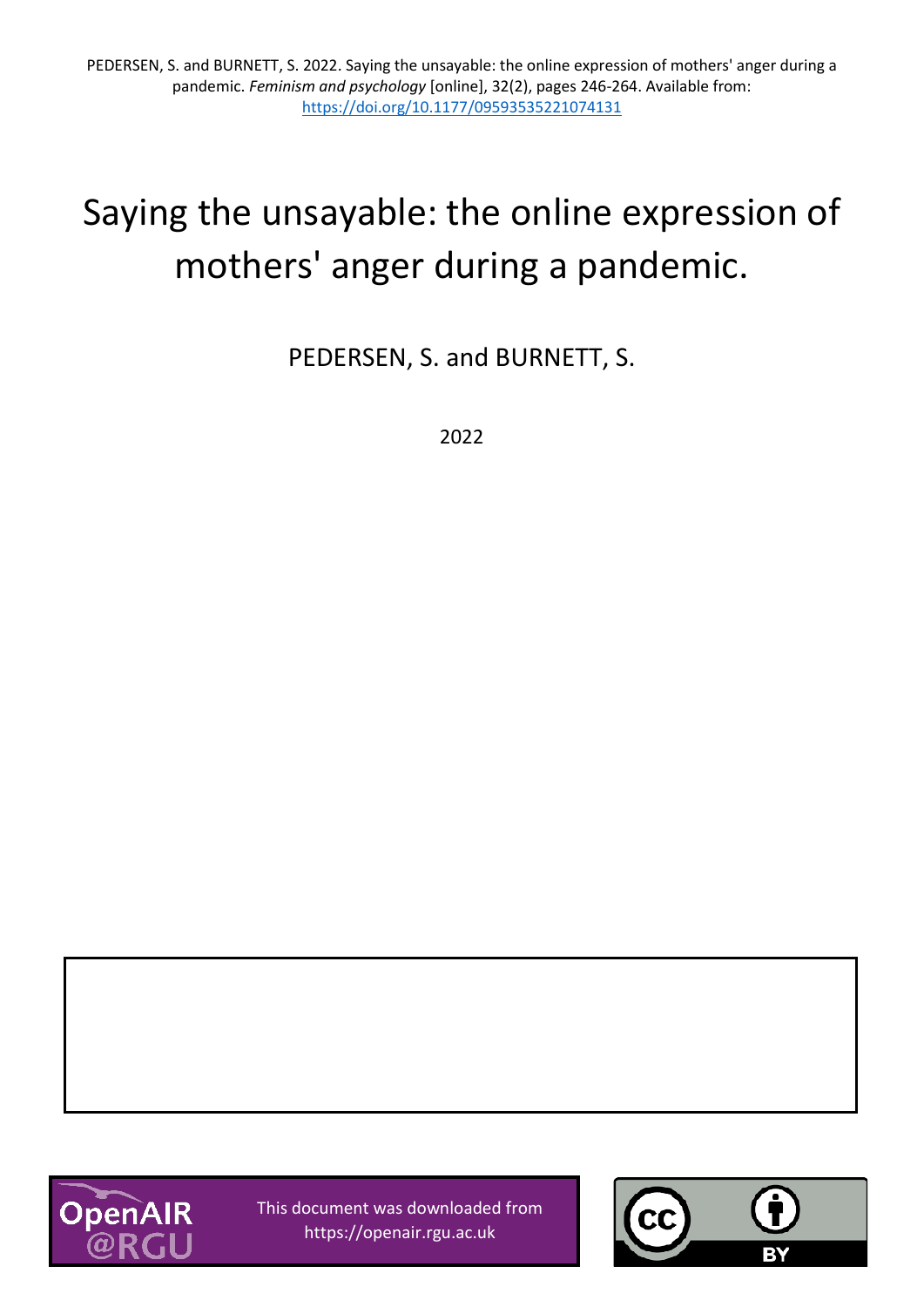Article



Saying the unsayable: The online expression of mothers' anger during a pandemic

Feminism & Psychology 2022, Vol. 32(2) 246–264 © The Author(s) 2022  $\boxed{6}$ 

Article reuse guidelines: [sagepub.com/journals-permissions](https://us.sagepub.com/en-us/journals-permissions) DOI: 10.1177/09593535221074131 [journals.sagepub.com/home/fap](https://journals.sagepub.com/home/fap)



Sarah Pedersen D

Robert Gordon University, UK

# Simon Burnett

Robert Gordon University, UK

### **Abstract**

This article investigates key triggers for mothers' anger during the COVID-19 pandemic and some of the positive and negative consequences of its expression online. It uses the UK online parenting forum Mumsnet as a research context and source of data. Our findings support previous research into mothers' anger during COVID-19 that suggests that the pandemic has both exacerbated longstanding sources of conflict and created new ones within their homes. This anger is frequently repressed because women need to continue to work and cohabit with the colleagues and family members who have caused this anger. However, we also identify a further trigger for mothers' anger – their frustration at the government's perceived inaction and mis- or even dis-information about the pandemic. This anger can be exacerbated by mainstream media reports and also the sharing of suspicions and complaints on online forums such as Mumsnet. Mumsnet therefore offers a safe space for the venting of women's anger during lockdown, but also a place where feelings of anger can be perpetuated and perhaps even aroused.

### Keywords

mothers, anger, online forum, COVID-19, media, UK

Corresponding author: Sarah Pedersen, School of Creative and Cultural Business, Robert Gordon University, Garthdee Road, Aberdeen AB10 7QE, UK. Email: [s.pedersen@rgu.ac.uk](mailto:s.pedersen@rgu.ac.uk)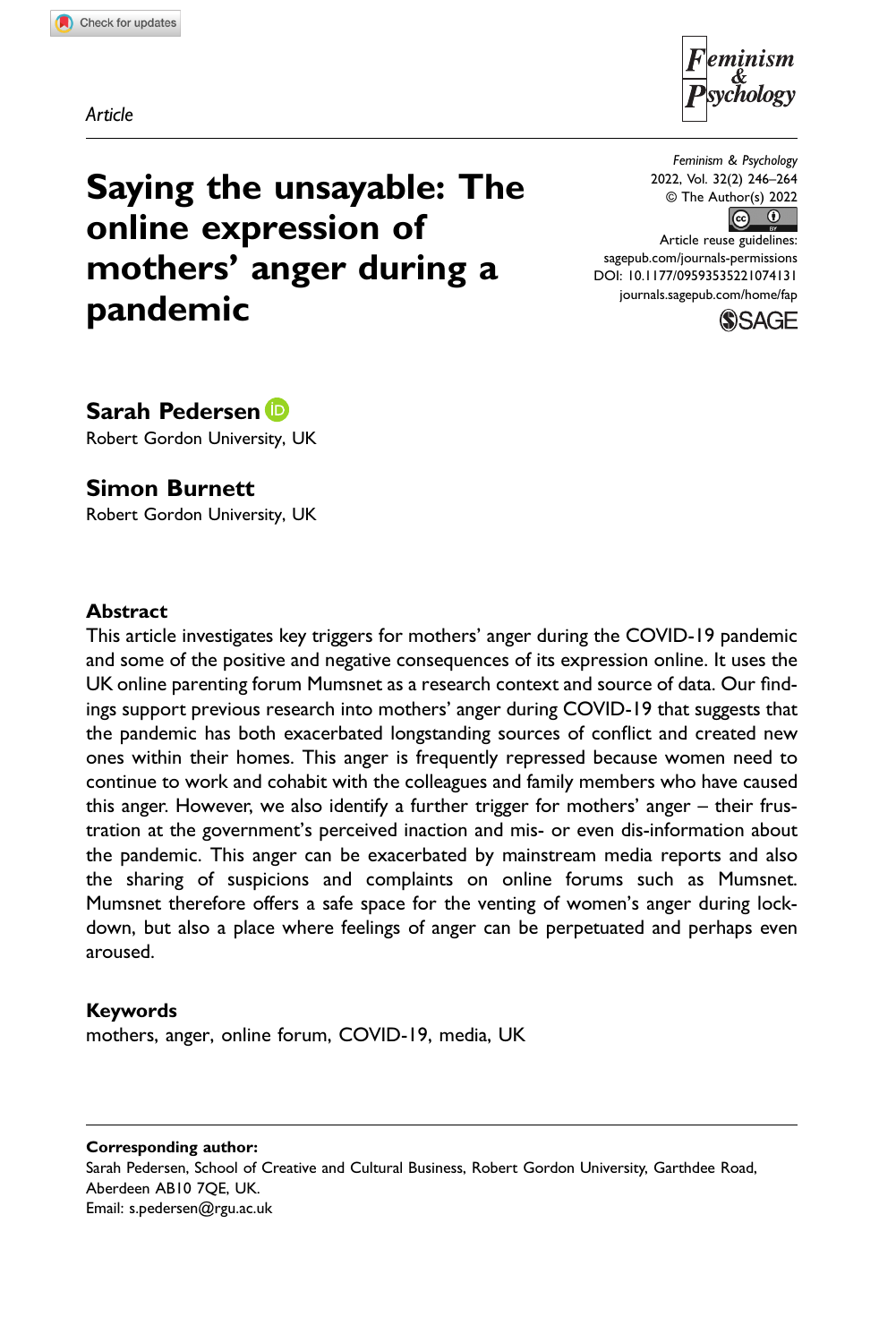The COVID-19 pandemic has both exacerbated and highlighted the range of social and economic burdens placed on parents, but in particular mothers. These burdens adversely impact significant issues, including mothers' personal security and mental health, as well as their economic potential. The pandemic has brought to light not only the types of personal burdens endured by mothers, but the very real *impacts* of those burdens. Women have always taken on the burden of domestic labour, but the pandemic has exacerbated the situation, adding the demands of constant childcare and home schooling on top of engaging in paid labour from their home (Auðardóttir & Rúdólfsdóttir, 2021; O'Reilly, 2020). Research into the impacts of the pandemic on women is developing and will aid understanding of the ways in which women's lives have been adversely affected globally. However, research into the *emotional dimensions* of these issues, as well as the ways in which mothers identify and utilise coping mechanisms to deal with these issues, is less advanced.

In many countries, lockdown has inevitably limited face-to-face personal interactions, and has in turn limited the safe channels and spaces available to women to reduce social isolation; to externalise their feelings regarding these burdens; to reflect upon their significance; to share personal experiences and to discuss potential solutions to these problems. It is becoming clear that women, more than men, have continued to use social media for networking and to deal with lockdown loneliness – for example, Kovacs et al. (2021) found that, while men's online networks have experienced shrinkage during the pandemic, women's have not. King (2021) agrees that, during lockdown, men's social networks in general have decreased in size by 30% but women's have not. Focusing specifically on pregnant women based in the UK, Chatwin et al. (2021) suggest that a social-media-based approach has worked well to provide support during lockdown. Additionally, Selva and Andi (2020) suggest that non-political third spaces, such as Mumsnet and Netmums in the UK and Baby Center in the US, have offered women the opportunity to consume news about COVID-19, both through links to the original article and, more frequently, through summaries and the ensuing debates.

While women have therefore continued to use social media for general support, news and networking, this article focuses on its use for the expression of the particular emotion of anger in relation to the pandemic, exploring the triggers for and expressions of mothers' anger and some of the positive and negative consequences of its expression online. It uses the UK online parenting forum Mumsnet as a research context and source of data.

In January 2021 Mumsnet released the findings of its own survey of 1500 users regarding their experiences during COVID-19, undertaken in November 2020: 76% of Mumsnet survey respondents said that the pandemic has had a negative impact on their own mental health; 79% agreed that "responsibility for home-schooling fell largely to me" during school closures and 77% agreed that "it was impossible for me to work uninterrupted". Of those who had been in paid work in March 2020, 70% said they had struggled to balance work and childcare at home (Mumsnet, 2021a). While the survey findings contained references to negative emotions such as anxiety, worry, distress and hopelessness, it is notable that anger was not mentioned. This study therefore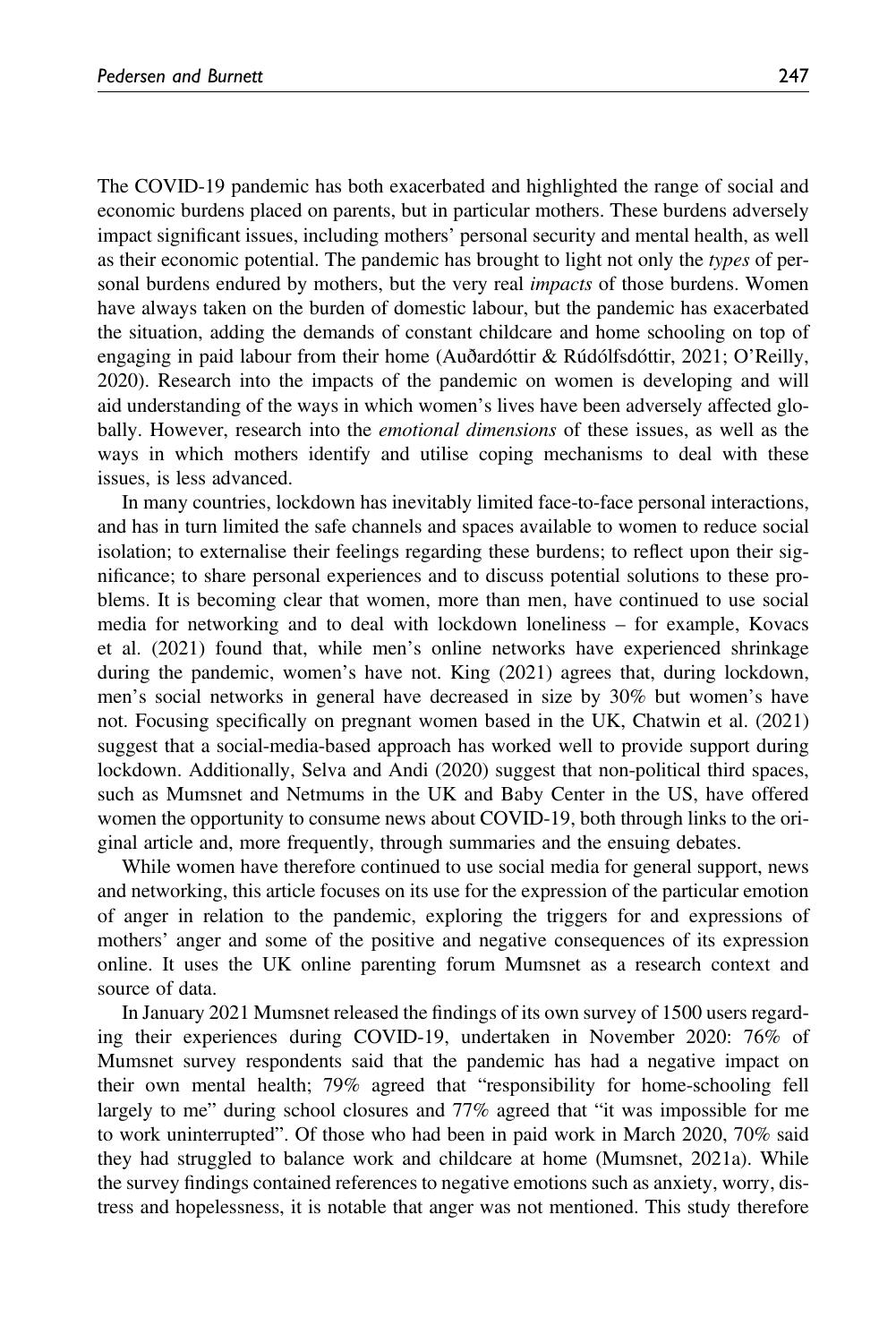complements Mumsnet's own research by investigating one negative emotion that the site and its users did not overtly discuss in a survey relating to the impact of COVID-19.

Our findings support previous research into mothers' feelings of anger during COVID-19 that suggests that the pandemic has both exacerbated longstanding sources of conflict and created new ones within their homes relating to women's domestic burden. Spaces like Mumsnet are used to safely vent this anger while sharing it with other women. However, we also identify a further trigger for UK mothers' anger during the pandemic, positioned outside the home: frustration at the government's perceived inaction and mis- or even dis-information. This anger can be exacerbated by mainstream media reports and also the sharing of suspicions and complaints on online forums such as Mumsnet. Mumsnet therefore offers a safe space for the venting of women's anger during lockdown. However, it is also a place where feelings of anger can be perpetuated and perhaps even enflamed.

## Background and rationale

"Good" mothers are not supposed to show negative emotions such as anger. Mauschart (1999) describes how negative aspects of motherhood are hidden behind a "mask of motherhood", which conceals the ambivalence, frustration and conflicted emotions that many mothers feel behind a façade of the competent, cheerful and serene mother (Wright, 2001). Intensive Mothering ideology, for example, assumes that, for the Intensive Mother, childcare is all-consuming, guided by expert advice, and – most importantly – emotionally satisfying (Hays, 1996). Therefore, it is insinuated that any negative emotions that a mother feels must come from a place of ill health or potential deviance. In 2000, Arendell noted that mothers' negative feelings were understudied, but that what research there was suggested that married mothers experienced significantly higher levels of anger than fathers, and that this anger was primarily targeted at husbands, who did little to ease their wives' burdens, and secondarily at children. Thomas (2005) also noted that women's anger had been little researched in comparison to other negative emotions they might experience, such as anxiety and depression, and that it was a confusing and distressing emotion for women. Women who openly express negative emotions, or who appear not to be coping with the demands of motherhood, are often shamed, if not pathologised (Kennedy, 2013), and those few studies of mothers' negative emotions that do exist have tended to be focused in psychiatric and psychological research. However, there has been some change recently, with Garncarek (2020) noting that we are more frequently hearing the voices of women who admit that they do not like taking care of children and regret becoming mothers. This may be related to the growth of anonymous online spaces that allow women to share negative emotions about motherhood. Pedersen and Lupton (2018) found that the discussion boards of Mumsnet provide women with an anonymous space to share negative emotions about their maternal experience, such as ambivalence, resentment, anxiety and anger, while Jaworska (2018) argues that anonymous online discussion forums are important for women to revoke taboos and exercise agency by reworking the hegemonic discourse on motherhood. They receive empathy and friendly support in response. However,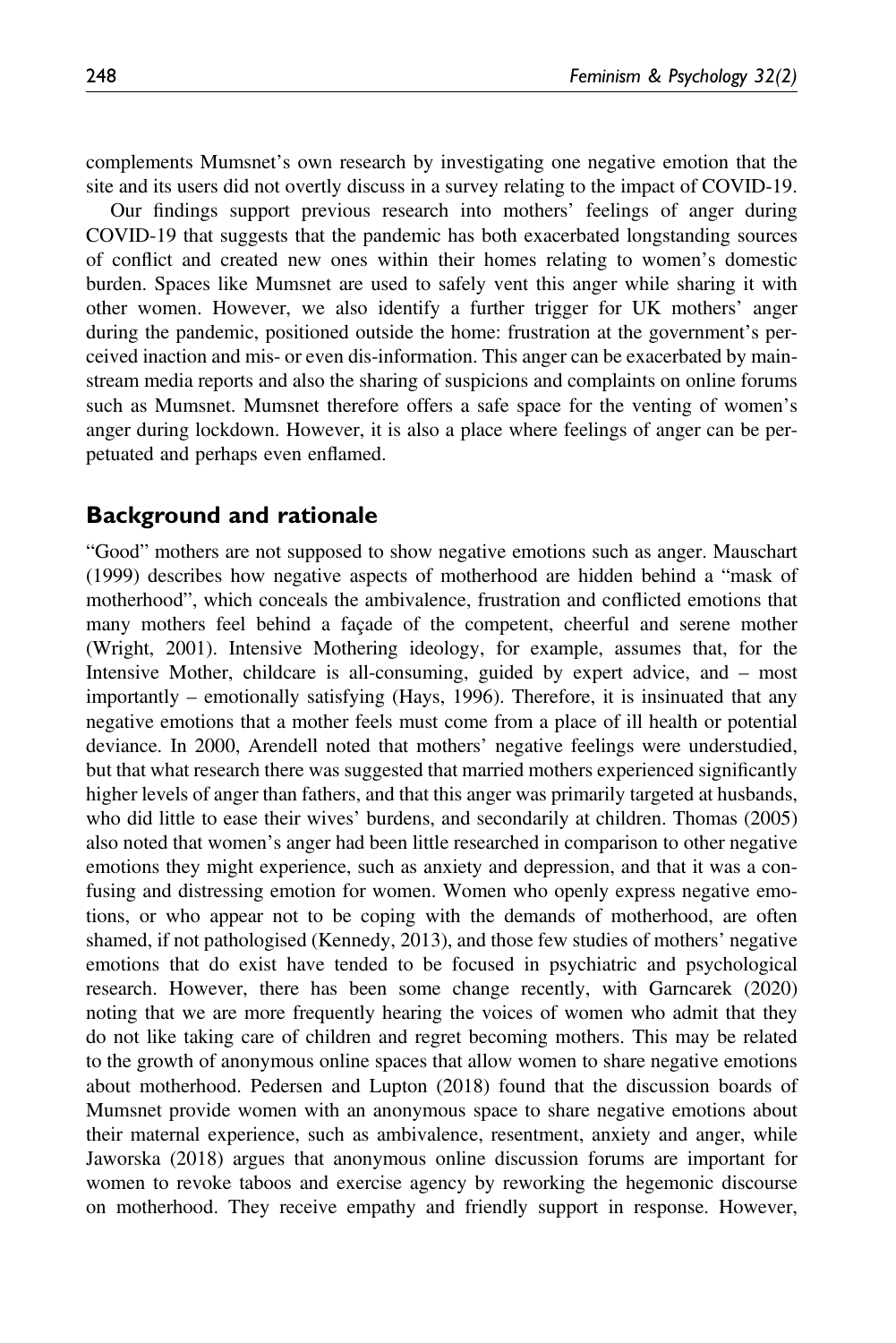Mustosmäki and Sihto (2021) argue that such sharing needs to be anonymous, otherwise mothers are criticised for opening their children to future stigma.

Investigating the everyday anger of women in the United States, Thomas (2005) found three pervasive themes: powerlessness, injustice and the irresponsible behaviour of others. Women became angered because they wanted someone or something to change but could not make that happen – often women stated that their partners or co-workers would not even listen to their views or requests. A frequent trigger of mothers' anger was identified as the failure of partner or children to do their fair share of household chores. Family members were the most frequently cited triggers of women's anger, but women reported unwillingness to discuss their anger with these family members. This was related to a fear of being labelled a "bitch", "shrew", "nag" or "scold", and led to women stifling their anger to avert negative consequences.

The expression of anger is argued to be beneficial in certain circumstances – it can be important for psychosocial wellbeing, for example. Lieberman and Goldstein (2006) investigated women's discussions on an online breast cancer support group and found that greater expression of anger was associated with a higher quality of life and lower depression. However, while the expression of anger can be healthy, it can also diminish the social influence, or perceptions of competence, of women (Brescoll & Uhlmann, 2008; Salerno & Peter-Hagene, 2015). When a woman expresses anger, it can be attributed by others to internal causes, such as her being emotional, and therefore a product of her personality, which can lead to her competence and professionalism being questioned (Barrett & Bliss-Moreau, 2009; Brescoll & Uhlmann, 2008). In comparison, when men express anger, it is attributed to external causes, such as having a bad day (Barrett  $\&$ Bliss-Moreau, 2009; Brescoll & Uhlmann, 2008). Kay and Banet-Weiser (2019) discuss the public testimonies of Anita Hill and Christine Blasey Ford against Clarence Thomas and Brett Kavanaugh and the way in which, because of a need to appear "credible", they were rendered unable to express anger.

Introducing a special issue of Feminist Media Studies on anger, the media and feminism, Kay (2019) notes that women's anger has rarely been analysed as a concept or category in its own right in feminist media scholarship. She suggests that, in recent years, we have witnessed an extraordinary new visibility of women's anger – referencing #MeToo, women's response to the election of President Trump, and what she describes as a "celebritization" of women's anger. However, in the same issue, Orgad and Gill (2019) suggest that this is not so much an unleashing of women's rage but more of the careful regulation of female anger via the media. Nonetheless, Wood (2019) argues that the increasing use of the word "fuck" in feminist protest offers a way around the double-bind women are in when it comes to the public expression of anger. She suggests that the growing use of the word "fuck" by women in general discourse overturns repressive expectations of femininity. While her analysis focuses on working-class politicians such as the UK's Jess Phillips, the use of the word on a website predominantly used by middle-class mothers is just as shocking to some observers. Mumsnet is both praised and reviled for its acceptance of swear words on its discussion boards (Pedersen, 2020). In 2017 The Independent reported that "top brands" had raised fears over "too much swearing" on the site, concerned that their adverts were appearing next to posts containing "offensive" swear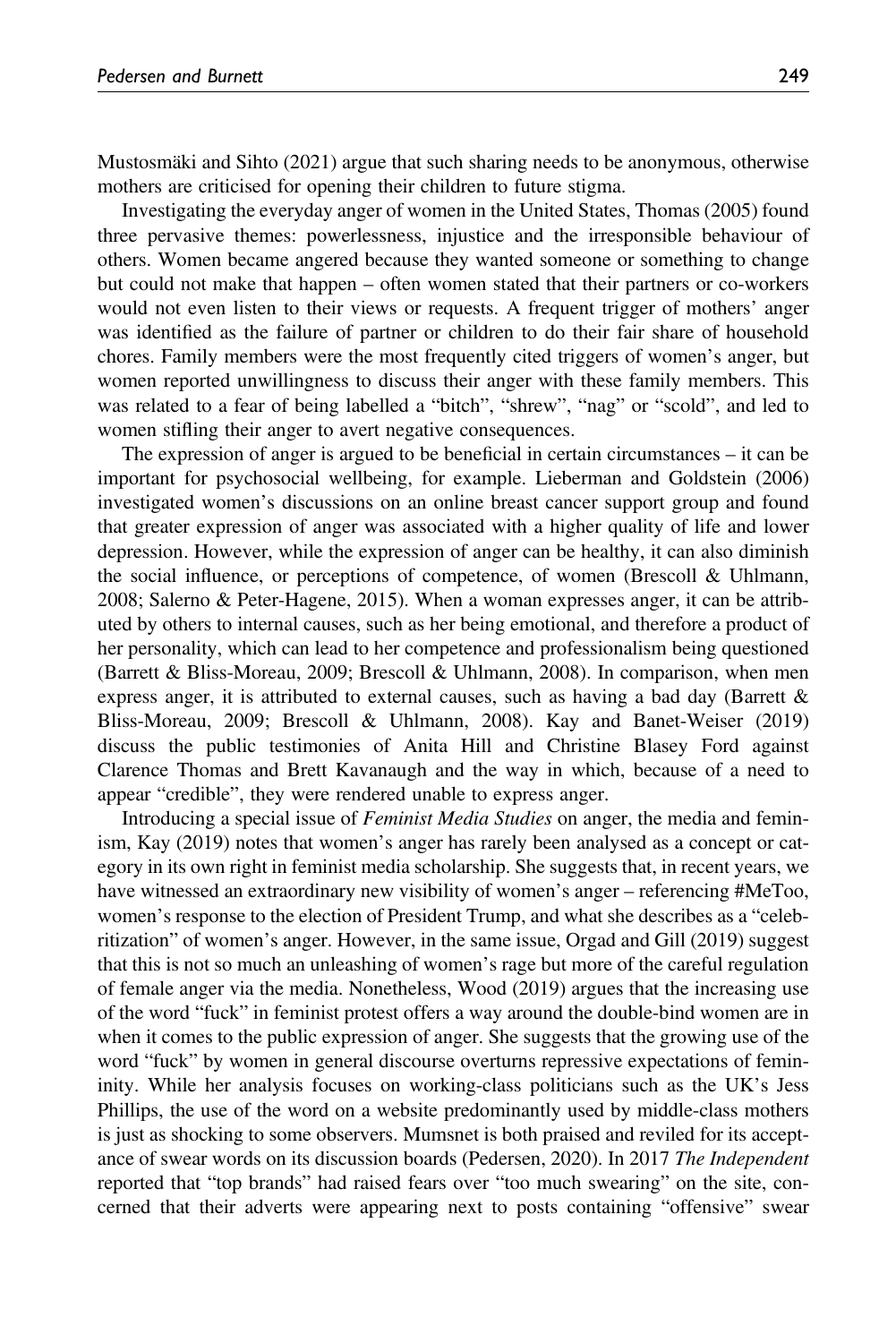words. In relation to the burdens imposed on mothers during the pandemic, in spring 2021 Mumsnet produced a graph demonstrating that swearing spiked on the site every time there was an announcement about school closures (The Economist, 22 May 2021). This indicates that Mumsnet is a space where women feel free to vent anger – thus making it a good site for the examination of women's anger in relation to the pandemic.

## Women's burdens during COVID-19

Periods of crisis such as pandemics are already understood to disproportionally impact women. McLaren et al. (2020, n.p.) state that "it is well known that women's vulnerabilities are exacerbated during times of disaster, such as famine, war, natural disaster and disease outbreak". These experiences are not simply limited to impacts on health, which may vary according to sex, but more broadly on social and economic factors, including personal safety and employment (Gausman & Langer, 2020; Osland et al., 2020). The United Nations Secretary General policy brief "The Impact of Covid-19 on Women" notes that: "The pandemic is deepening pre-existing inequalities, exposing vulnerabilities in social, political and economic systems which are in turn amplifying the impacts of the pandemic." This policy brief, in line with emergent research into the socioeconomic impacts of COVID-19 (such as Casale and Posel, 2020, and Bashevska, 2020, on women globally), highlights several key areas of impact on women.

In relation to personal safety and wellbeing, lockdown has led to a significant rise in violence directed towards women and an increase in social isolation. Furthermore, the restructuring and reprioritisation of health services has adversely impacted women's health provision. With regard to economic considerations, COVID-19 has also impacted women's ability to earn due to the predominance of women working in the service industries and hospitality, which have been adversely affected by the pandemic. This issue is further exacerbated by the burden placed on mothers with school-age children by additional home-schooling and childcare responsibilities (Petts et al., 2020). As Craig (2020) points out, since both men and women were encouraged to work from home if they could, lockdown actually offered the possibility of a removal of gendered fault lines around unpaid domestic work. However, for most, it is clear that the crisis has just made the situation worse.

While much of the emergent literature on the subject of mothers' emotional response during COVID-19 has focused on feelings of fear, anxiety, worry and despair, there has been some limited research on the subject of anger. Chivers et al. (2020) interrogated all posts related to COVID-19 from January to May 2020 on an Australian online support forum for mothers before and after birth and identified five emerging themes. Three of these related to women's emotional states: despair and anticipatory grief, tempered happiness and heightened distress. Within the despair theme, many posters expressed a range of feelings such as sadness, anger and a sense of loss. In an analysis of dream diaries during the pandemic, Barrett (2020) found that women showed significantly lower positive emotions in their dreams and higher rates of negative emotions, including anger. Focusing more closely on the use of diaries to explore the emotional experiences of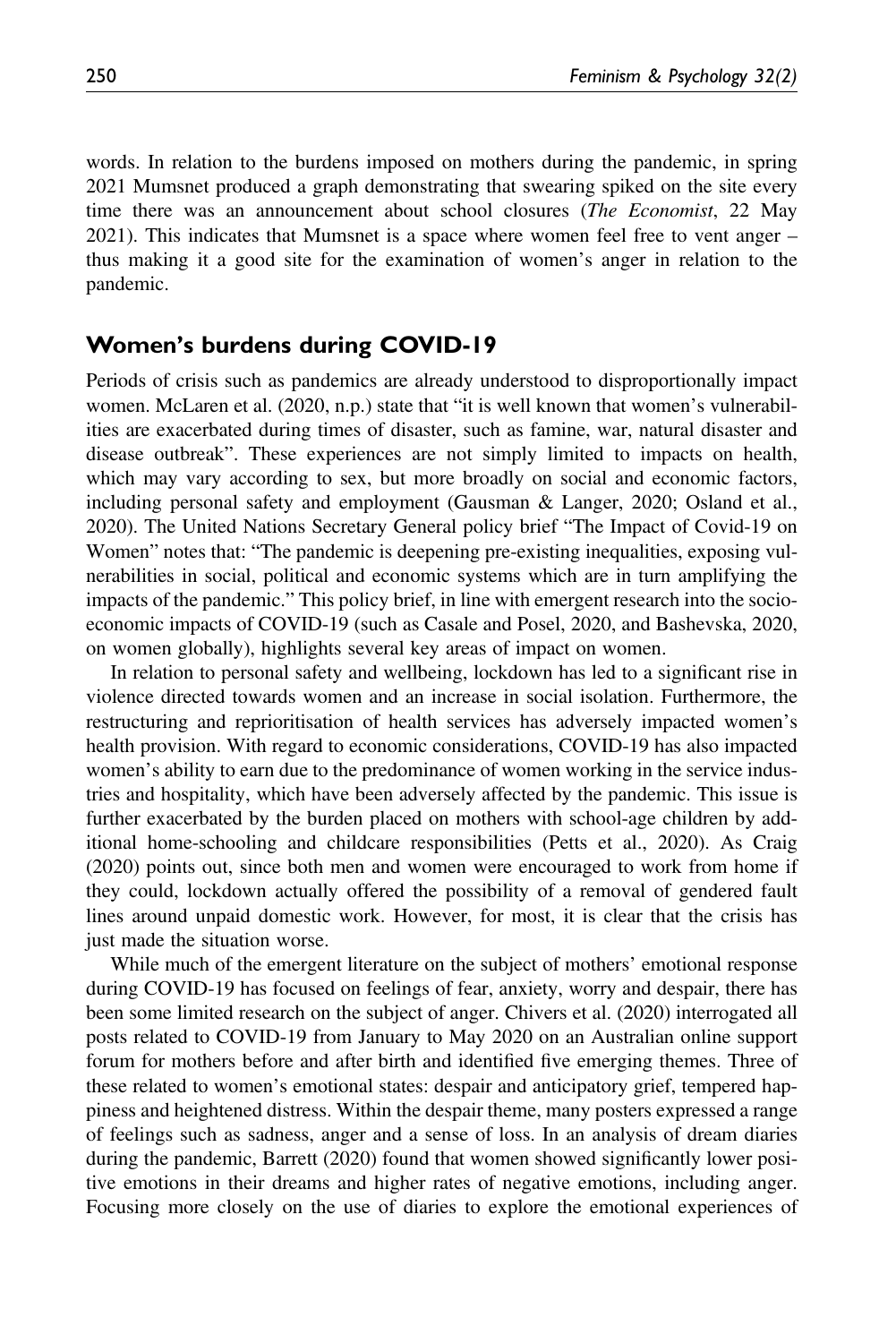mothers, Hjálmsdóttir and Bjarnadóttir's (2020) analysis of the diary entries of mothers in Iceland found women describing their stressful lives and the need to balance their own work with childcare and home schooling with words such as overwhelmed, frustrated, tired, annoyed and angry. Also in Iceland, Auðardóttir and Rúdólfsdóttir (2021) found middle-class mothers in lockdown resentful of their male partners' seeming ability to remove themselves from day-to-day domestic chores and childcare, suggesting that "it will be interesting to see if the COVID-19 lockdown results in feminists revisiting the topic of shared domestic work that was so prominent with second-wave feminists but is less visible in middle-class feminist circles today" (n.p.). Similarly, the participants in the Australian survey discussed by Craig (2020) reported feeling that they had been returned to the 1950s while their husbands got on with work in another room in the house.

Thus mothers in lockdown have felt particular anger with their partners, who are perceived as providing insufficient support with pandemic parenting. Calarco et al. (2020b) argue that the pandemic has both exacerbated longstanding sources of conflict (related to equality of parenting work) and created new sources of conflict related to partners' dismissal of mothers' concerns about COVID-19. Similarly, O'Reilly (2020) identifies triggers for mothers' stress in the pandemic, which include taking on the majority of the burden of domestic labour, childcare and home education, on top of engaging in paid labour from their home. Stress could also be amplified by income or employment loss, financial or housing instability, single parenting and abusive situations. She notes that "the essential and frontline work of mothering in this pandemic has been … discounted, disregarded, and dismissed by governments, media, and the larger society" (n.p.). However, it should be noted that other mothers, including mothers with undisrupted childcare, mothers facing less intensive pressures, and some mothers who have lost their jobs, have felt happiness at the increased parenting time they have enjoyed during the pandemic (Calarco et al., 2020a).

This disregard of the maternal burden during the pandemic is one reason why further research into the impact of COVID-19 on mothers is needed. It is clear that mothers have seen an increasing domestic burden during the pandemic, related in particular to the lack of childcare and demands of home schooling, which has impacted on their mental and emotional health. Feelings of increasing resentment and anger need to be vented somewhere, but they may create even more problems if shared with close family and friends. Spaces such as online forums offer spaces for the anonymous sharing of such negative and "unmotherly" emotions. It is therefore important to research the online places where mothers have been able to share their negative emotions about this situation, in particular because the very act of venting on social media may also contribute to or exacerbate this anger.

# Methodology

The UK parenting website Mumsnet was chosen for this study as an appropriate context to examine mothers' anger during COVID-19. Mumsnet describes itself as "the UK's biggest network for parents", with over 8 million unique visitors per month clocking up around 1.2 million page views (Mumsnet, 2021b). While Mumsnet states that it is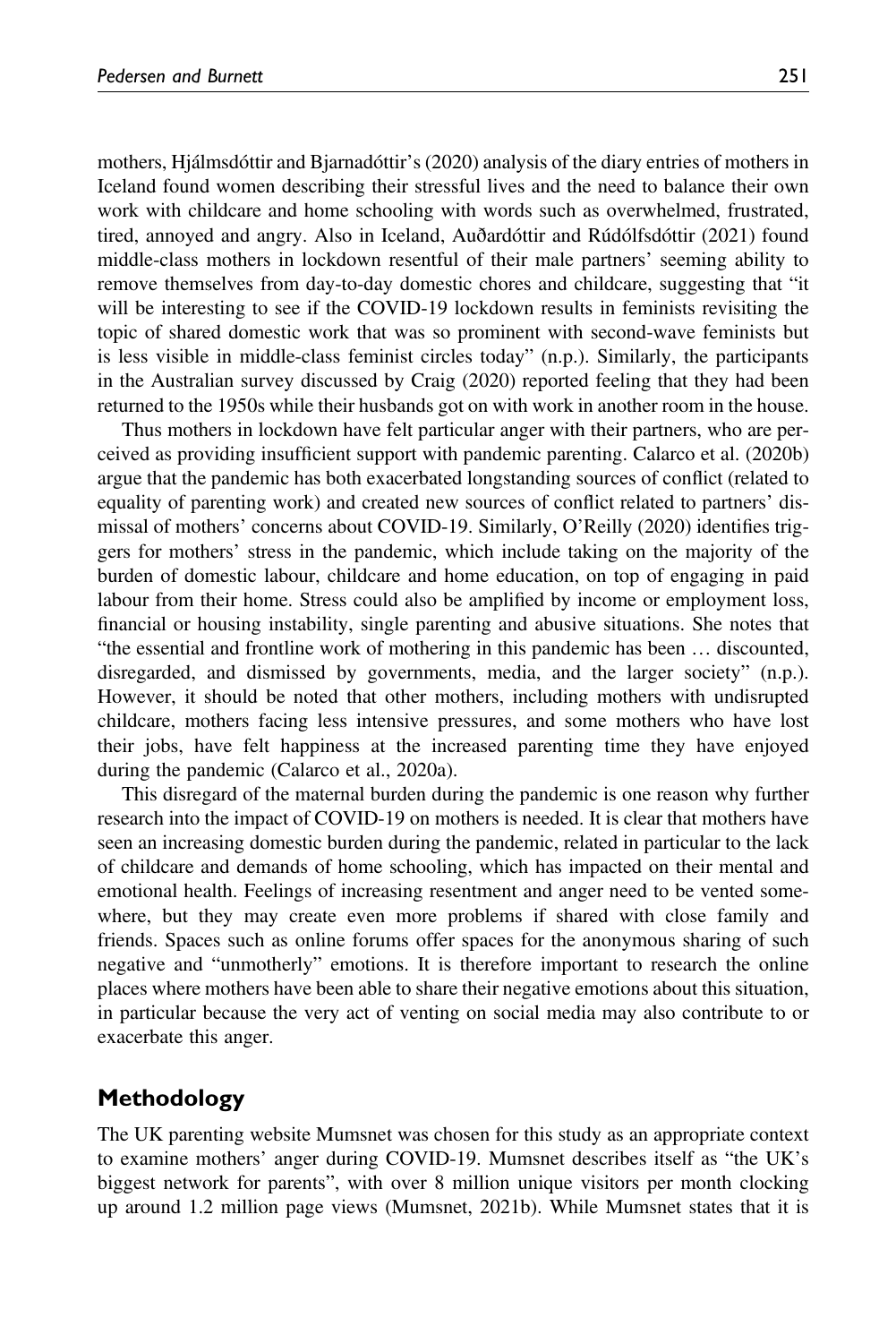"by parents, for parents", the vast majority of users are women, with men making up only  $2-5\%$  of core users (Pedersen, 2015). Of its users, 91% have children (Mumsnet, 2021b). The popular discussion forum on the site is made up of over 100 different topics, ranging from the more traditional "baby weaning" and "pregnancy" topics to "feminism", "employment" and "human rights". In spring 2020, Mumsnet added another topic relating to the COVID-19 pandemic, reflecting the number of discussions on the site on this subject. By January 2021 this topic held over 27,000 separate threads. Individual threads can accept up to 1000 posts before discussants need to establish a new thread.

This research focuses on linked threads in a long-running series entitled "Worried about Coronavirus", which was started in the early weeks of February 2020. It was chosen for analysis because it was the longest continuously running thread in the COVID-19 discussion topic on Mumsnet in spring 2020. Using keywords relating to the emotion of anger, posts which directly expressed a poster's anger were identified from this series of threads between 28 February and 30 April 2020. Keywords used included: anger, angry, furious, pissed off, annoyed, cross and raging. A dataset of 209 posts was thus formed. Here we follow the work of Chivers et al. (2020), who interrogated posts relating to COVID-19 on an Australian online support forum for women pre- to post-birth between 27 January and 12 May 2020, using key words. A similar methodology was used by Pedersen and Lupton (2018) in the compilation of a dataset of Mumsnet posts using the words "I feel" to identify positive and negative emotions about motherhood.

Clarke and Braun's (2013) approach to thematic analysis (reflexive thematic analysis) was employed to analyse the content of the threads (Braun & Clarke, 2019). This approach to thematic analysis was used due to its inherent flexibility and its applicability to a broad range of research contexts. Notably this approach is also inclusive of a variety of "orientations", including both inductive and deductive approaches. For the purposes of this research the review of the literature was used to identify an initial set of themes which were used as the starting point for thematic analysis. These were then iteratively expanded and deepened using the primary data.

This approach uses six phases. The first phase, familiarisation, was achieved through reading and re-reading the threads. During these readings, the researchers took note of patterns in the data and identified some preliminary analytical observations. Following these initial observations, the second phase (coding) expanded upon the initial observations, identifying topics within the text which formed the basis of the themes used in the next phase (theme generation) to present the findings below. The next two stages, defining and naming the themes, were conducted by researcher one, and validated by researcher two, and continued the process of refining and specifying the themes. The last stage of Braun and Clarke's approach, writing up, was used in the structuring and presentation of the themes shown in the findings.

It is interesting to report that researcher one also undertook a number of engagements on and about Mumsnet during the period of data collection in relation to another project. These engagements included webinars and a book discussion group. On a number of occasions reference was made by participants in the events to Mumsnet being a place where women can safely express their anger, which resulted in a number of affirmatory comments both at the time and later in discussion threads.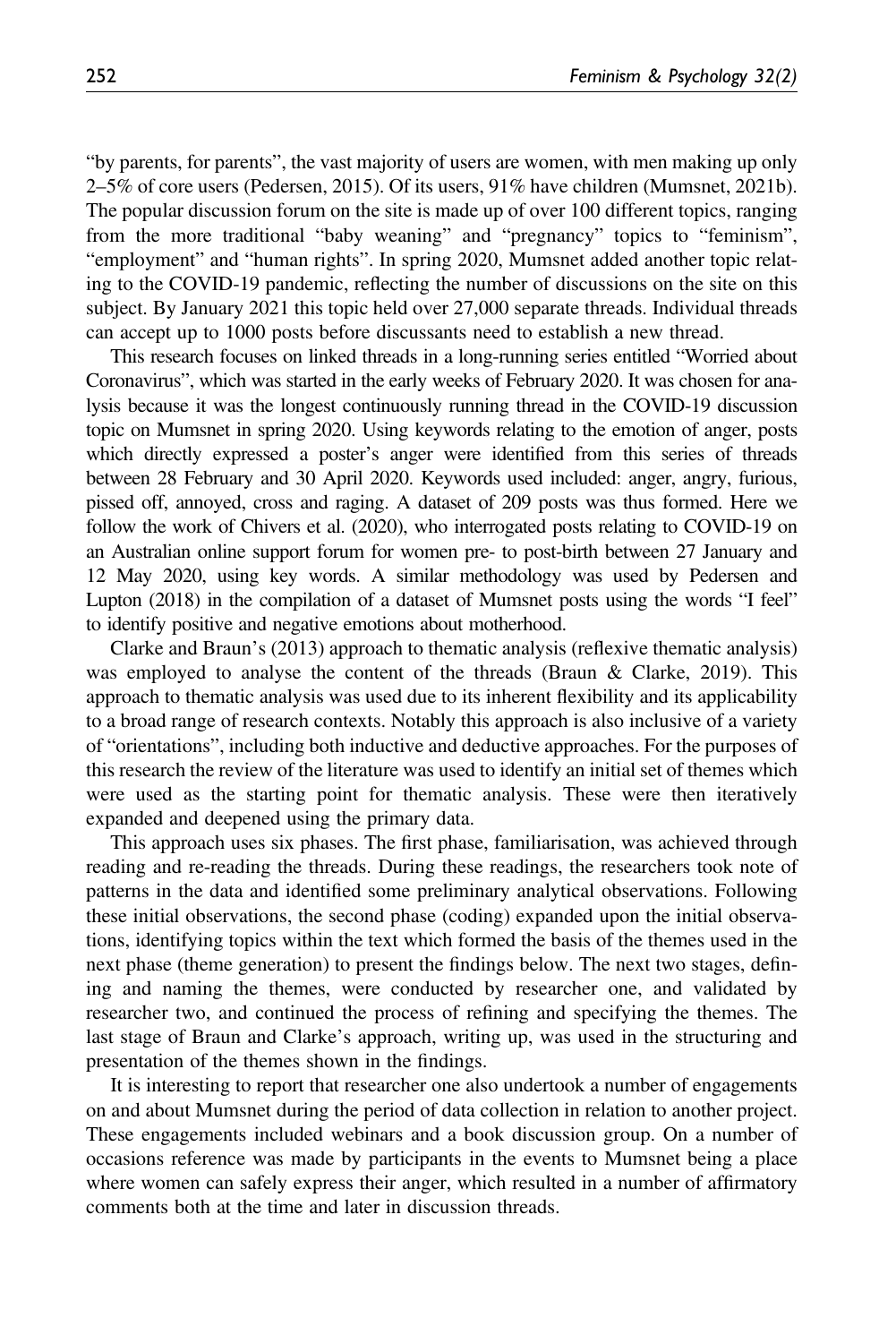With regard to ethical considerations, it should be noted that, when quoting specific posters, a decision was made to use their Mumsnet username. All Mumsnet posters use a pseudonymous name and Mumsnet is eminently searchable, both via its own search engine and Google. This means that direct quotes can be easily identified and attributed to individual posters. In addition, it is clear that some users' names (which can be easily changed by posters to fit a mood or a particular subject) were used to amplify their emotions, for example "SansaSnark" and "AngryRant55". Here we follow the recommendations of the Ethics Working Committee of the Association of Internet Researchers (Markham & Buchanan, 2012).

# Findings

Our analysis identifies three key triggers for Mumsnetters' anger on the Coronavirus threads: the government's perceived inaction or lack of information; the transgressive behaviour of other people, particularly work colleagues or school-gate associates; and the unsupportive behaviour of close family. Importantly, Mumsnet users expressed anger not only about the behaviour of those in their households and the growing domestic burden brought about by the pandemic, but also about government policy and communication strategies. While previous research into the impact of COVID-19 on mothers and families has focused on the disruption of the domestic household, analysis of Mumsnet threads on the pandemic demonstrates that no clear distinction can be made between the different issues that concerned and angered Mumsnetters. Discussion on the threads ranged back and forth between the micro and the macro – concerns about government statements immediately followed by worry about a local family who had returned from skiing in Italy or irritation at a husband's dismissive attitude towards a poster's fears. The linear nature of the threads on Mumsnet means that no distinction is made between matters of state affecting the whole nation and domestic affairs in one poster's home. It is also important to note that Mumsnet offers the possibility of the production of a collective voice on issues that have affected posters – as the media coverage of its reports on the impact of the pandemic on mothers demonstrate.

Mumsnet discussions of these triggers for anger were underpinned by reference to stories in the wider media, which pointed the finger of blame at a variety of targets and fuelled public anger. Thus mainstream news stories and social-media posts referred to by Mumsnet posters presented the government as a legitimate target for anger during the pandemic, while the government and the media presented other people, for example those who broke lockdown rules, as similarly legitimate targets. Much of the anger expressed on these Mumsnet threads came from frustration and was shared for cathartic purposes and to bond with other posters on the threads. Family, friends and employers, however, were more problematic as targets for anger, particularly close family with whom posters were living. Here, Mumsnet offered a safe space to share anger without repercussions. All three of these targets for anger support Calarco et al.'s (2020b) suggestion that the pandemic has both exacerbated longstanding sources of conflict and created new ones. However, connections can also be made to the findings of older studies, such as Thomas's (2005) identification of three pervasive themes of women's everyday anger: powerlessness, injustice and the irresponsible behaviour of others.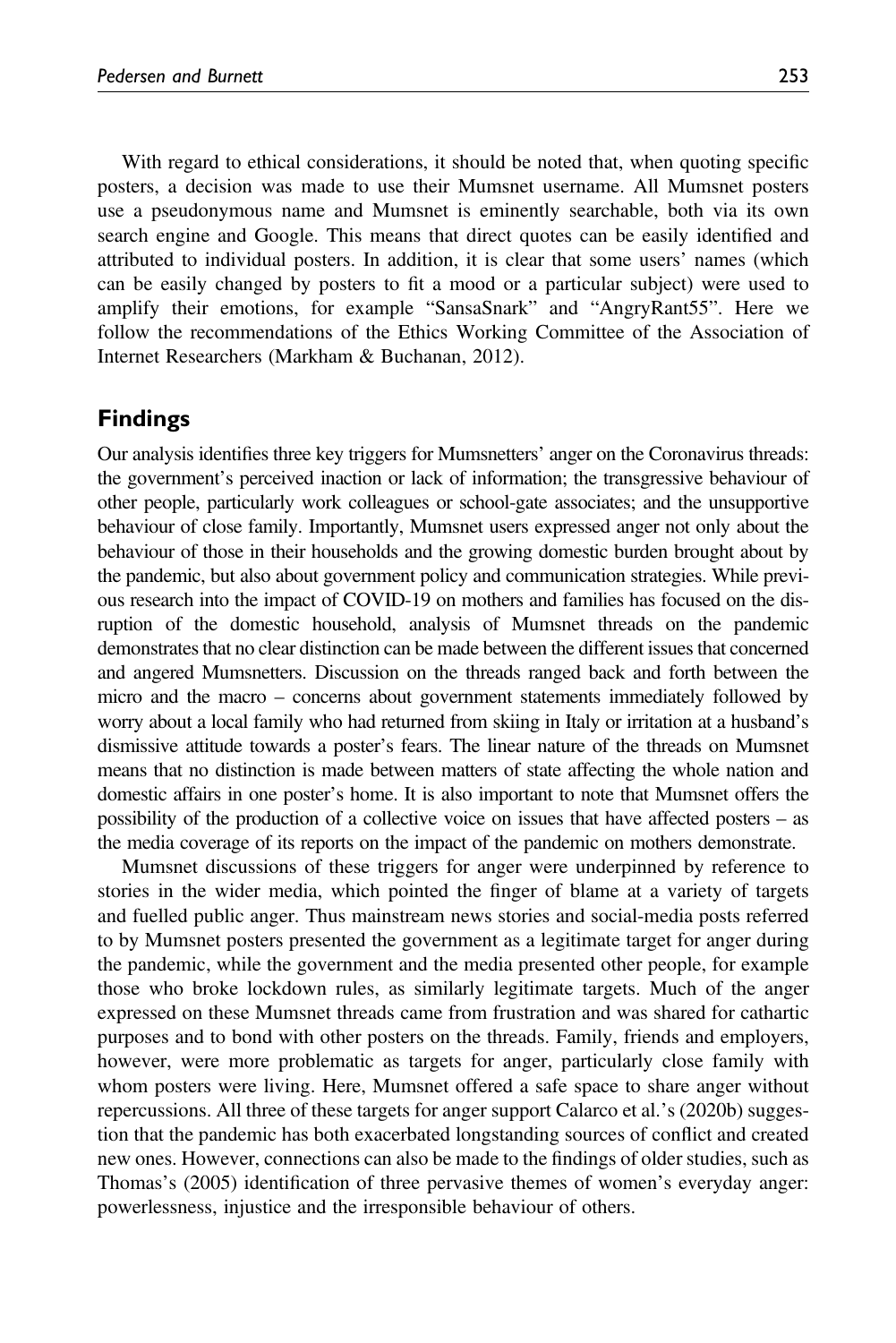### Anger at the government

The most frequent trigger for the expression of anger relating to COVID-19 was the perceived failings of the British government and local authorities. Much of this anger focused on a lack of official information about the pandemic, and was often compared to other countries, where information was deemed to be more easily available.

I've been reading these threads for a while and I'm getting increasingly annoyed by the lack of information from the government and local authorities. (Louabella, 28 February 2020)

Jumping on to the thread to say how angry I am that we are being denied the full picture here. I want to know where clusters are developing so that I can act accordingly. Other countries are providing this information to their citizens – why is our government refusing to? (Greeniac, 4 March 2020)

Expressions of anger about the government's lack of communication ran throughout the dataset, and it is clear that the feeling of being kept in the dark fuelled women's anger and feelings of powerlessness. As one poster commented, "This is what is annoying about them not giving us information. It just makes people worry more" (OfWarren, 28 February 2020). Another demanded: "Are they effing serious that they aren't going to tell us where the new cases are? I am truly shocked and very angry" (User1775564212, 4 March 2020). Several posters suggested that the government was keeping secret data that it did not plan to share with the public for fear of general panic.

The mainstream media's coverage, or lack of coverage, of the pandemic in the early weeks of spring 2020 was also seen to be related to the government, with several posters expressing the opinion that pressure had been put on the media by the government to keep the true nature of the situation away from the public. A number of others agreed that the decision of the government not to report the locations of COVID-19 cases was "going to fuel false media reports" (Confusedandtired99, 4 March 2020) and "false rumours" (Littlealexhorne, 4 March 2020), which made them angry and frustrated.

There was particular criticism of government briefings, which started to be televised in February 2020. Posters stated that they tuned in for these briefings but felt anger because they did not feel that government ministers delivered an adequate quality or quantity of information. In fact, some posters went further than anger at lack of information and shared their suspicions that the briefings were delivering misinformation or even disinformation.

It is obvious they are lying in the briefings, and I share your anger about that. (SansaSnark, 5 April 2020)

Anger was also expressed at the government for allowing certain large events to go ahead in February and March 2020, such as the horse-racing event the Cheltenham Cup, football matches and music concerts. The blame was firmly placed by Mumsnet posters on government inaction rather than attendees.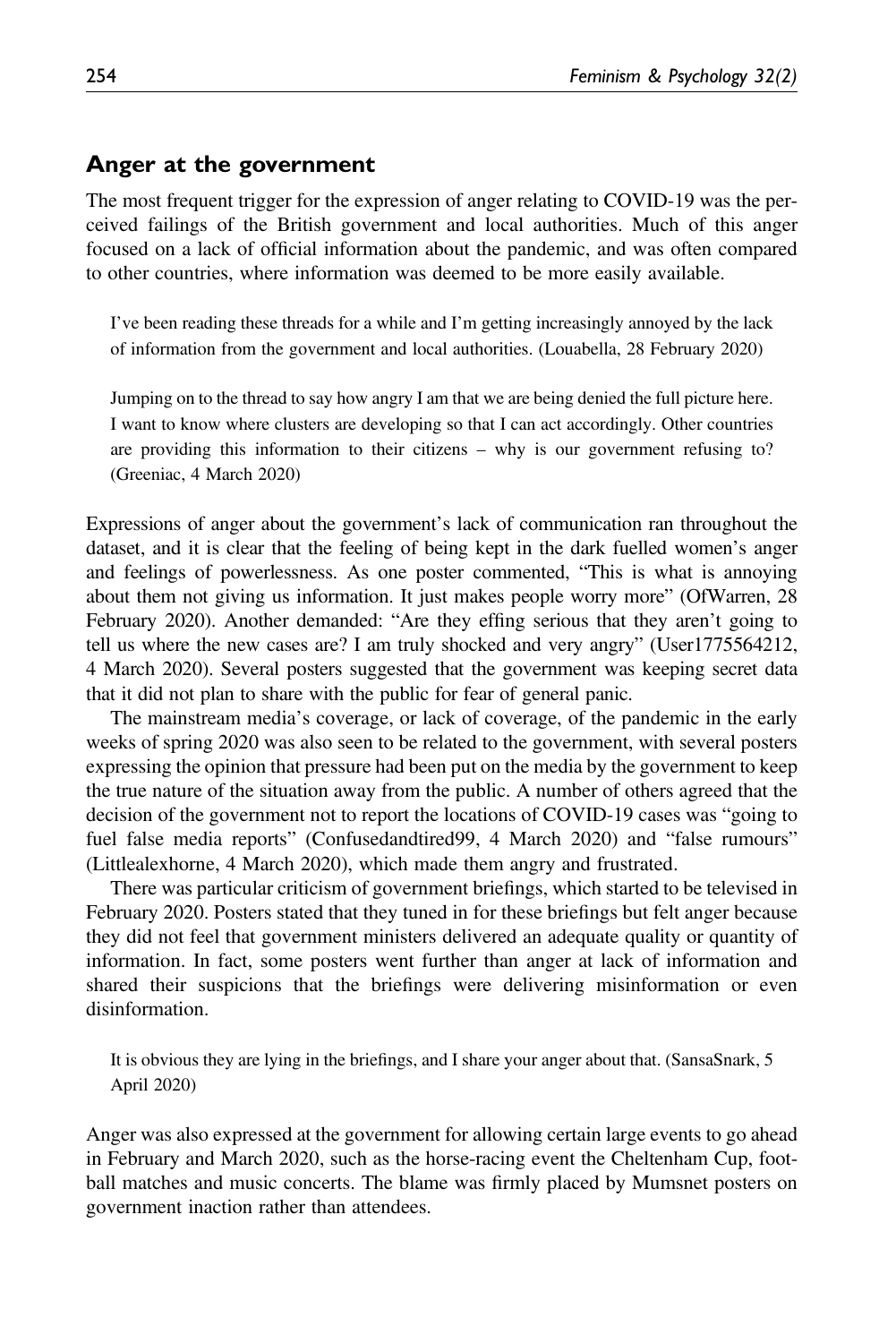As leader of the government, Prime Minister Boris Johnson was frequently mentioned by name as being a particular focus for anger, especially when his behaviour was seen to be going against government guidelines, such as his stated determination to visit his mother on Mothers' Day. One poster expressed this as: "I'm so bloody angry we're all being used as pawns in Boris's game of Germ Pokemon where we have to catch it all" (Kuponut, 13 March 2020). This anger did not diminish when the prime minister himself became ill.

I find I am increasingly disliking Boris Johnson. To be honest I'm seething. I'm not a Tory fan anyway, but honestly that has nothing to do with why I'm angry.

I'm angry because we are in desperate need of professionalism and clear information during such a serious situation.

I'm sorry but I'm so fucking sick of him bringing anecdotes and nonsense language into it. Firstly it was him saying he was shaking hands with Covid patients (!!), then the "take it on the chin" comment. (Owlstooting, 30 April 2020)

Other posters, however, were angered by criticisms of the government shared on the threads. This demonstrates the presence of an ongoing meta-narrative where the discussion of posters' anger on the threads made other posters angry and caused them to leave the discussion.

The comments trying to make this political are really annoying me. (Springinsight, 2 March 2020)

[T]here's certainly too much ridiculous anger and pontificating. I need to leave this thread now, it's becoming a bin fight. (Fourducksate, 12 March 2020)

The overwhelming driver for Mumsnetters' anger with the government was thus a feeling of powerlessness and despair over a perceived lack of leadership in the face of a global pandemic. This can be linked to the government's failures of communication and the confusion caused by backtracking, apparent unwillingness to act in comparison to other countries, and the behaviour of the prime minister. Much of this anger was fuelled by wider mainstream and social-media discussion, but was personalised by Mumsnetters' concerns about how government (in)action impacted on their own homes and families. However, while some Mumsnetters were quick to politicise the pandemic, others felt anger at this move – meaning that the discussion on Mumsnet allowed a venting of anger but could also feed its flames.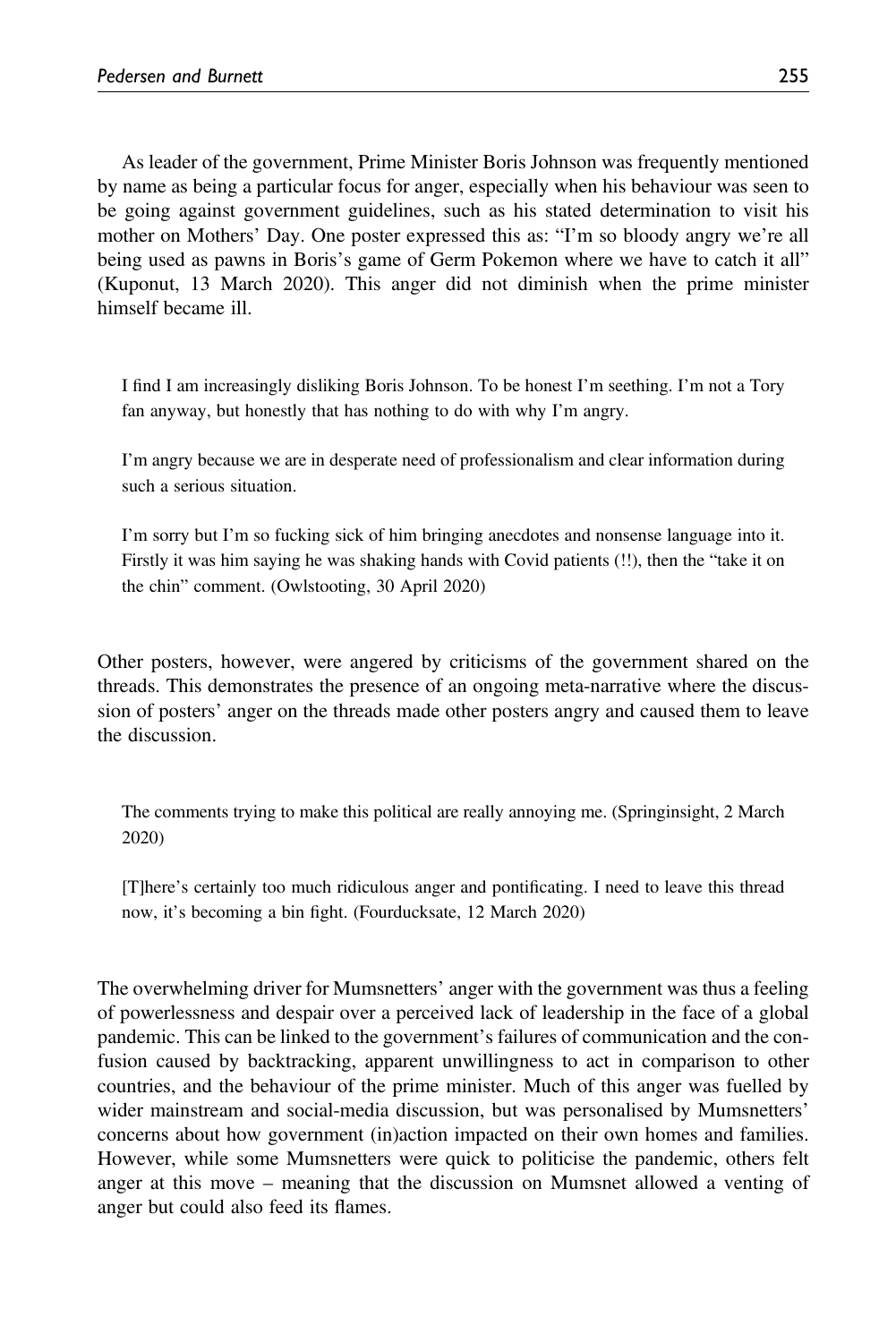# Other people

Another key trigger for Mumsnetters' anger were people with whom the poster worked. There were several posts discussing anger caused by the response of work colleagues to COVID-19, mostly because the colleague was perceived not to be taking enough precautions and was therefore putting the poster and her family at risk.

I'm starting to feel really cross and hurt with a colleague. She's our HR manager and keeps telling anyone who asks that there nothing to worry about as it's no worse than the flu and spreading misinformation on Facebook about it being more likely to win the lottery than to catch it right now. (Nemophilist Rebel, 29 February 2020)

This reference to posts on social media was echoed in other posters' comments about the anger they felt at some of the posts on social media, which were again seen as dangerous and irresponsible misinformation.

I'm so unspeakably angry with the idiocy and gullibility of people. I've literally just been blocking people on Facebook and Twitter including people I considered friends as I cannot believe the stupidity. (BiBiBirdie, 2 March 2020)

Those who posted photographs on social media of their spoils from shopping during the rush on the shops during spring 2020 were also a cause of anger, much of it from women who stated that they were shielding and could not go to the shops themselves. The injustice of their comparative situations thus triggered anger.

The profiteers and those posting their "haul" of every bloody bottle of hand sanitizer in Superdrug on FB [Facebook] really make me quite angry. (NeckPainChairSearch, 7 March 2020)

The behaviour of those who had been abroad during the half-term holidays, for example skiing in Italy, and now refused to self-isolate also angered posters at this early stage in the pandemic, who felt that they and their families were being put in danger by this irresponsible selfishness. Davidson et al. (2020) suggest that, in the context of COVID-19, moral outrage at the behaviour of others can manifest as anger or frustration and is provoked by the perception of a violation of ethical principles. On Mumsnet, this anger, however, was often targeted at both the people perceived to be behaving badly *and* the authorities who should be stepping in.

And wtf [what the fuck] are they doing about people who are knowingly risking others by not self-isolating? I feel so angry that my kids' school is at risk due to a family thinking they are above guidance. Lovely family too but no fucking sense it seems. (SistemaAddict, 2 March 2020)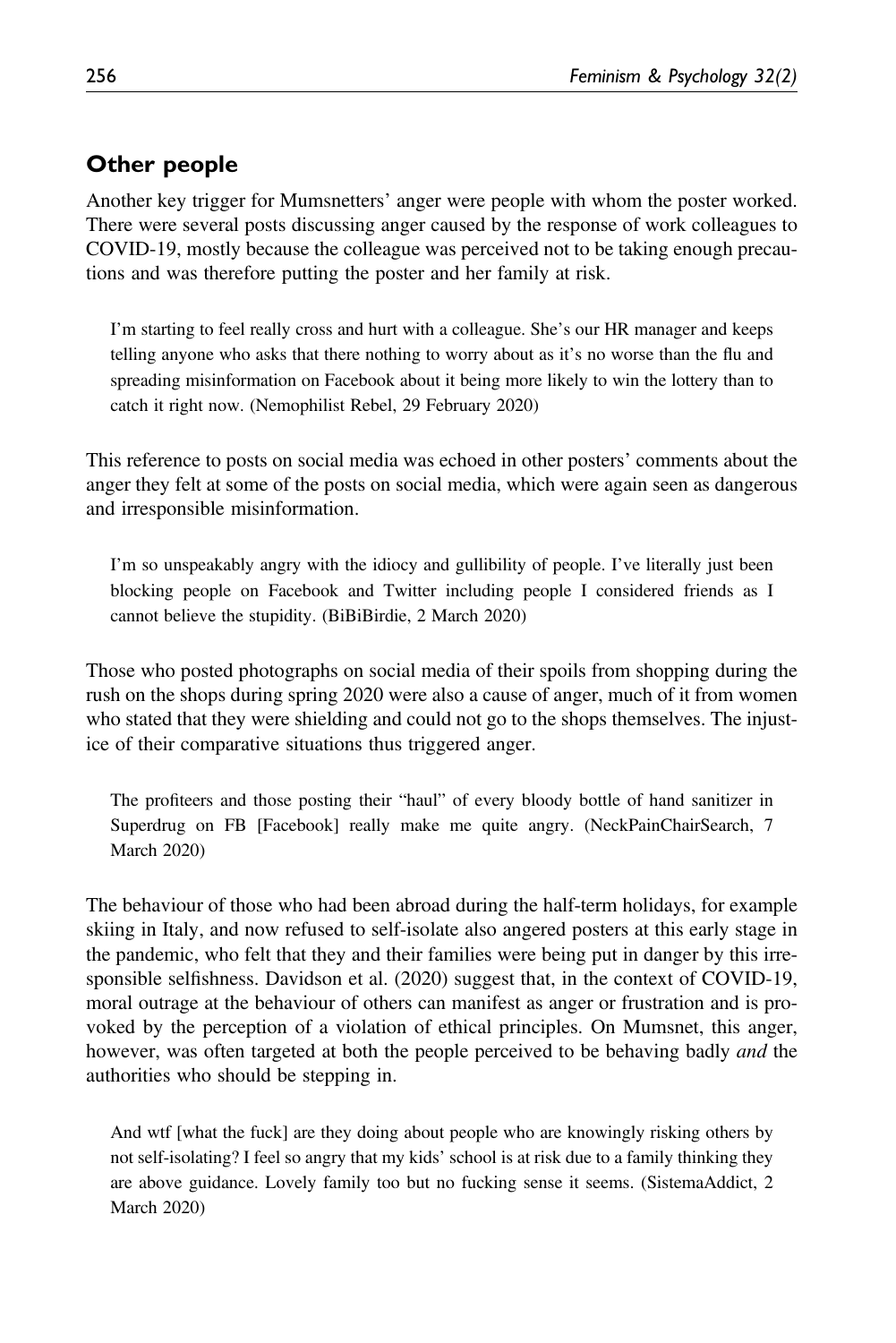Others vented their anger at their children's schools, which were perceived as not doing enough to protect their pupils.

I am frustrated with my DD's [dear daughter's] primary school. They have not taken any active measures to ensure and oversee children wash their hands. … We have children in the school with immune system issues (including my daughter) and other children receiving cancer treatment. I do feel angry and let down and am aware that this school is by no means an exception. (Alib838, 4 March 2020)

Mumsnet also offered a space for the expression of repressed anger against employers. Posters expressed anger on Mumsnet that needed to be hidden at work because of potential consequences. Several posters commented anonymously on the lack of hand sanitiser and personal protective equipment supplied at their places of work.

Not naming where I work but I was very pissed off that considering we did actually sell the product no one had bothered buying any for staff. (Fezzesarecool, 4 March 2020)

However, again, some posters were of the opinion that it was government strategy to encourage angry citizens to blame each other rather than the government.

I'm very angry they [the government] STILL can't see this. They bloody owe the country a massive apology for ignoring empirical evidence, dithering and taking us down a path not suited to this particular virus. Instead they're blaming the public for tempering their BS [bullshit] herd immunity strategy. (EmMac7, 18 April 2020)

The policy of encouraging citizens to blame each other – or even themselves – for the ongoing situation came to a head some months later at the start of 2021 with the release of a series of government advertisements in the media focusing on personal responsibility that encouraged viewers to "look in the eye" an exhausted health worker or patient with coronavirus and think of the impact of their individual actions. The adverts were much criticised in the media. For example, Rachel Cunliffe in the New Statesman (28 January 2021) commented, "It is not the public who should be forced to look patients in the eye and think hard about their actions – it is the government."

Mumsnet is known for its combative tone in discussion (Pedersen, 2020), and so it is not surprising that some of the "other people" that triggered posters' anger were on Mumsnet itself. There were several spats on the COVID-19 threads where arguments broke out between posters, particularly in relation to perceived attempts to control the discussion.

Oh for fucks sake. You're determined to stop people talking, you're determined to control this thread, and you've successfully fucked about with it to the point it's too annoying to find meaningful posts in between the derailing. I give up, you win. You've successfully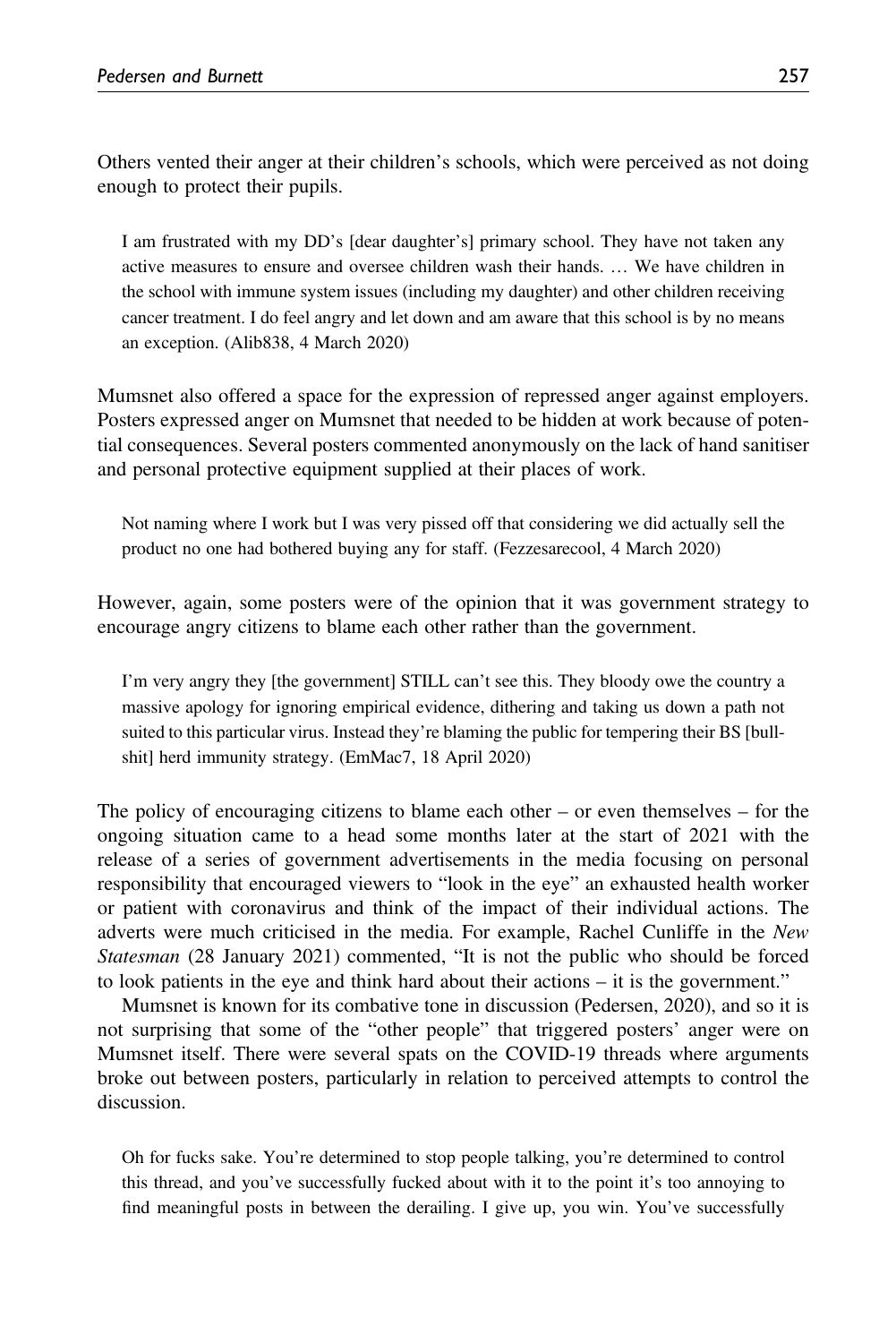taken a source of support away from me so thanks a bunch for that. (Michelleoftheresistance, 8 March 2020)

However, other posters were quick to propitiate those they were assumed to have angered, and to apologise and explain.

I'm sorry @unluckyagain if you thought I was implying that you were dismissing the virus as the flu as that wasn't my intention. I don't think you do at all. I think the vast majority of people on my Facebook are, and it's annoying. (Confusedandtired99, 7 March 2020)

It has already been pointed out that discussions of anger might make other posters angry about the perceived validity of that anger, for example, attacks on the government. It is particularly interesting, in the context of this paper, to note several posts where posters addressed their own anger. One poster tried to apply the Kübler-Ross grief cycle to the anger she and other posters were feeling. In 1969 Elisabeth Kübler-Ross described five common stages of grief: denial, anger, bargaining, depression and acceptance. The use of this concept in the quote below may function to legitimise the anger felt, demonstrating the normality of such emotions and thus warding off potential accusations of being emotional or irrational.

Many people are still in the "denial" phase. Those of us on the "anger" phase (the next step in the cycle) are definitely going to get irritated with their attitude while they'll be annoyed with us for trying to bump them out of comfortable, calming denial. No wonder so many of us are arguing with our DHs [dear husbands]! (NotJustACigar, 2 March 2020)

There were also posters who tried to measure their anger against other, previous, triggers. One poster, reporting her anger at her sister, who had visited their elderly parent with some cakes, thus putting him at risk in her opinion, estimated, "It knocks Brexit into a cocked hat in terms of how angry I am with her right now" (MurrayTheMonk, 20 March 2020).

# Family and friends

It has already been noted by previous scholars that mothers' anger is often triggered by the behaviour of their partners. The Mumsnet dataset supports this: posters used the Mumsnet COVID-19 threads to vent anger about their partners, both in terms of the unequal distribution of domestic tasks and in relation to the pandemic.

Several posters were angry with their partners for what they perceived as a *laissez faire* attitude towards the dangers of the pandemic.

Have ended up having a huge argument with DP [dear partner] over my saying that, if it's in our Borough, I'm not risking it and we will have to go on lockdown to protect our DS [dear son]. … He rang his poxy sister and both ganged up on me, saying I'm mad and need to see the GP (due to her being a bullying bitch when he was born early I had a nervous breakdown.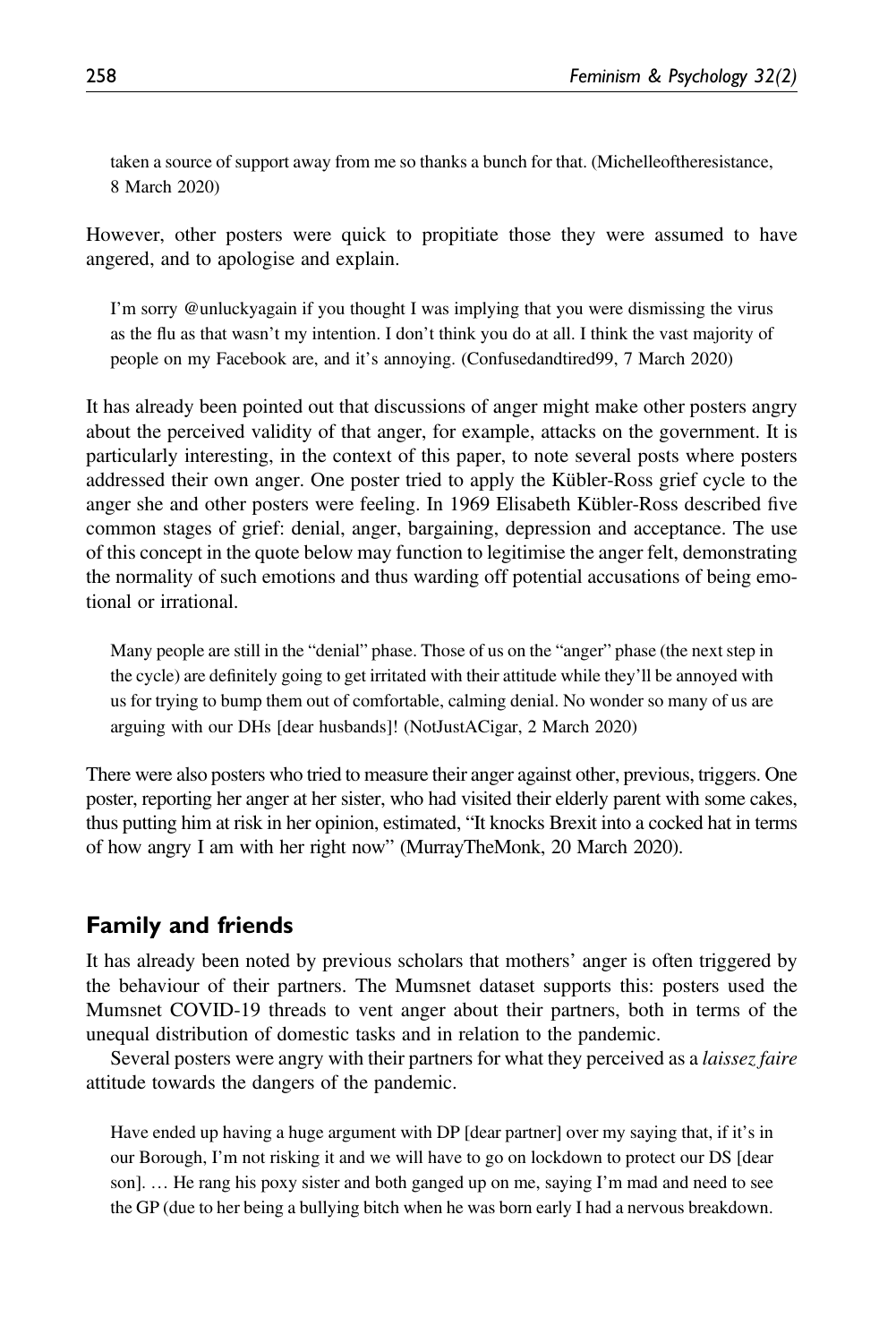I'm not ashamed but it's wheeled out anytime I don't tow [sic] the fucking line and agree with the pair of them). (BiBiBirdie, 29 February 2020)

The post by BiBiBirdie is particularly interesting because it makes the connections between women's anger and mental health problems identified by Mauschart (1999) – if BiBiBirdie shows her frustration or anger to her partner or his sister she is accused of being mad. Her mental health problems are also explicitly linked to her experiences of childbirth and motherhood, reminding us that women who appear not to be coping with the demands of motherhood are often shamed or pathologised (Kennedy, 2013). BiBiBirdie therefore faces the choice of expressing these emotions anyway and suffering the consequences, repressing them, or sharing them in a safe space, such as Mumsnet.

Others were angered by their partners' refusal to share domestic responsibilities.

So pissed off with my DH [dear husband]. … The thing is he flatly refuses to cook and won't even let me teach him a few basic meals so if I get ill he will need easy to prepare food. I pay for the food and he expects there to always be meals and stuff to eat so he can just fuck off. (Originalyellowbelly, 14 March 2020)

One poster was distressed by her husband's attitude to risk.

Hubster thinks it's all joke, swings here in his work uniform with god knows what germs are on, saying that people cough and sneeze nonstop at work. He [is] pissing me off, he stays in his work clothes the whole fucking evening! Hardly uses hand wash, thinking it's all joke. (Homkaismycat, 10 March 2020)

When other posters on her thread urged her to challenge him on his behaviour, she shared "he just says that I'm nagging him and he is working so hard and I just moan and nag!" supporting Thomas's (2005) suggestion that women repress their anger for fear of being accused of nagging or scolding.

# **Conclusions**

This article has presented key findings into triggers for mothers' anger during the early months of the COVID-19 pandemic in the UK. Using the online forum Mumsnet as its research context, our study reveals that users' anger during the pandemic was directed towards three distinct communities: the UK government, other people, and close family and friends. Users' anger was driven by feelings of powerlessness, injustice and anger at the irresponsible behaviour of others – drivers identified by Thomas (2005), demonstrating that the pandemic and subsequent lockdown has exacerbated and further refined already existing causes for women's anger. Powerlessness and frustration were particularly strong in the discussions of anger against the government, especially when discussing the response of other countries to the pandemic and the miscommunication of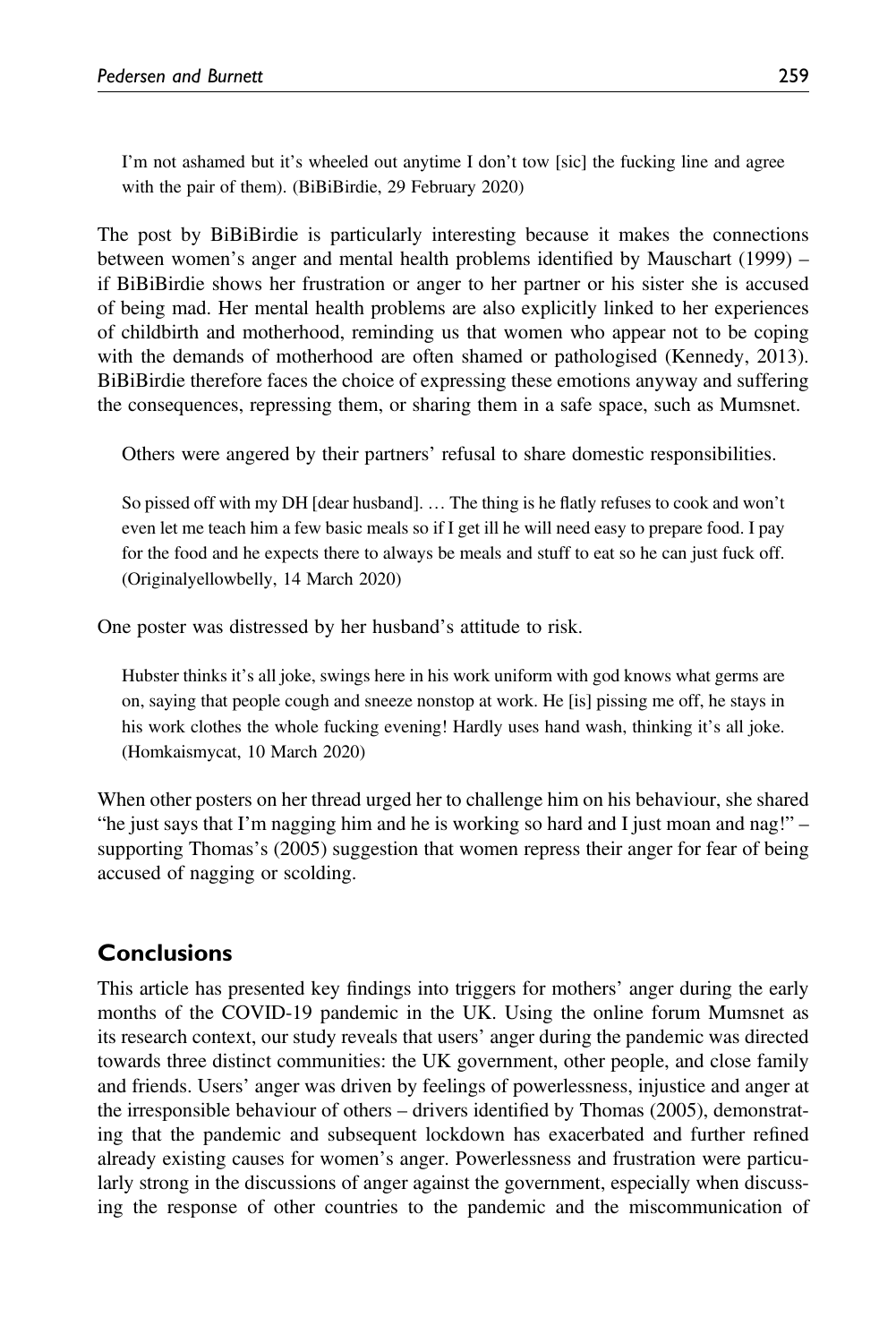government plans. In relation to the behaviours of others, this broad category identifies anger at the response of colleagues, schools and employers to COVID-19. Like anger directed at the government, much of this emotional response focused on the role of others as agents of misinformation, for example on social media. In addition, the perceived injustice of breaches of guidance and lockdown measures also acted as a critical trigger for women's anger. Lastly, the irresponsible or ineffectual responses to COVID-19 of family and friends were frequent triggers for anger. Our findings support those of other researchers who have identified the increase in mothers' already heavy domestic burden during lockdown as being a key driver for anger within households, but also the unsupportive nature of partners' response to women's concerns – concerns that might find more sympathetic listeners on sites like Mumsnet. Significantly, our findings have revealed that the impact on women's mental health is largely dismissed, and indeed the use of familiar tropes such as "the nagging wife" and the "mad" mother are still very much in evidence.

However, it is important to point out that triggers for anger on Mumsnet were just as likely to be a government statement or the behaviour of the prime minister as it was a partner or school-gate acquaintance. Previous research into the impact of the pandemic on mothers has tended to focus on individual households and the extreme demands put upon women by lockdown. It is, however, important to recognise that, like any other members of the community, mothers are engaged with concerns and fears about the pandemic on both a micro and a macro level. Analysis of posts on Mumsnet demonstrates that users' anger can be triggered just as much by government press conferences as by the behaviour of partners. And it is perhaps easier to unite in condemnation of the government, particularly when encouraged to do so by the media and other posters.

For the posters on Mumsnet, the COVID-19 threads could act as a positive source of support and a safe space to vent their anger, particularly against family members with whom they were confined during lockdown. Thus the site acts as a safe and anonymous space for the expression of women's repressed and frustrated anger, contributing to the growing visibility of women's anger in general, and about the impact of the pandemic in particular. News media coverage of Mumsnetters' swearing about school closures demonstrates that there is still a shock value put on the display of mothers' anger. However, it also demonstrates that sites like Mumsnet can be used to channel and publicise the collective anger of women, raising public consciousness of the impact of the pandemic on mothers and their families.

However, these threads might also have a negative impact on users' mental health, exacerbating their anger by exposure to the anger of others and also being the site for hostile exchanges. The response of some posters to becoming the target of online anger was to leave the threads and thus lose this valued source of support. Mumsnet therefore offers both a safe space for the venting of women's anger but may also function as a space where feelings of anger can be perpetuated and enflamed.

While this research has utilised Mumsnet as a research context, further research into the forms of emotional responses presented in other platforms is essential in understanding the generalisability of these results. In addition, while this research has focused on the triggers and expressions of anger, we acknowledge that other emotional responses have also been triggered during the pandemic, and that these are also highly significant.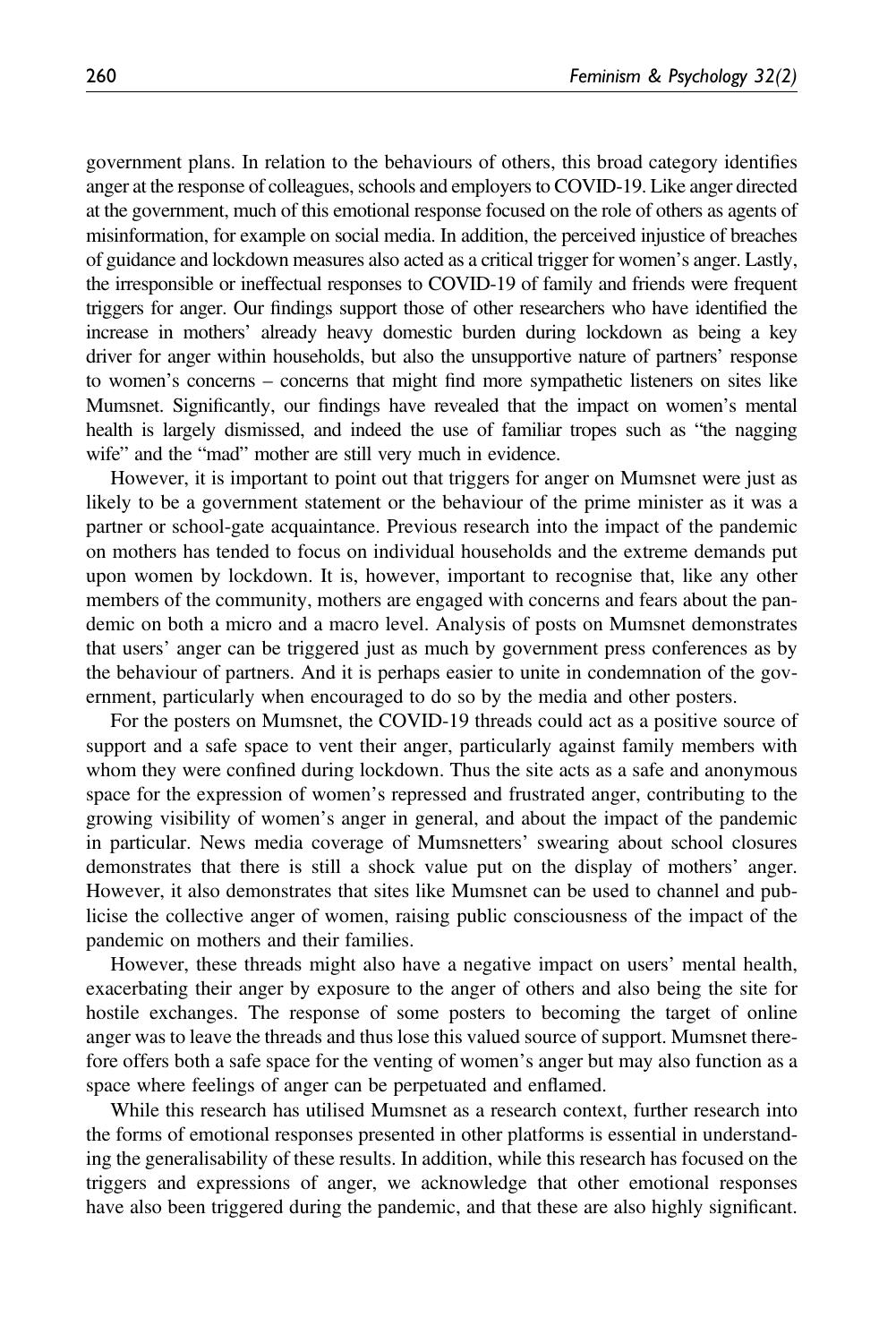In addition, our work highlights the continuing need for better visibility of mothers' anger, whether related to the pandemic or wider issues. Spaces like Mumsnet offer the potential to reach the wider media and public consciousness through the production of a collective female voice articulating women's response to the pandemic.

#### Declaration of conflicting interests

The author(s) declared no potential conflicts of interest with respect to the research, authorship, and/ or publication of this article.

#### Funding

The author(s) received no financial support for the research, authorship and/or publication of this article.

#### ORCID iD

Sarah Pedersen **<https://orcid.org/0000-0001-8017-4227>** 

#### References

- Arendell, T. (2000). Conceiving and investigating motherhood: The decade's scholarship. Journal of Marriage and Family, 62(4), 1192–1207.<https://doi.org/10.1111/j.1741-3737.2000.01192.x>
- Auðardóttir, A. M., & Rúdólfsdóttir, A. G. (2021). Chaos ruined the children's sleep, diet and behaviour: Gendered discourses on family life in pandemic times. Gender, Work & Organization, 28, 168–182.<https://doi.org/10.1111/gwao.12519>
- Barrett, D. (2020). Dreams about COVID-19 versus normative dreams: Trends by gender. Dreaming, 30(3), 216–221.<https://doi.org/10.1037/drm0000149>
- Barrett, L. F., & Bliss-Moreau, E. (2009). She's emotional. He's having a bad day: Attributional explanations for emotion stereotypes. *Emotion (Washington, D.C.)*, 9(5), 649–658. [https://](https://doi.org/10.1037/a0016821) [doi.org/10.1037/a0016821](https://doi.org/10.1037/a0016821)
- Bashevska, M. (2020). The impact of the COVID-19 pandemic on women in the Western Balkans. Women in Western Balkans: Rights and Fights, 38–43. perspectives-09-2020.pdf (slavenkadrakulic.com)
- Braun, V., & Clarke, V. (2019). Reflecting on reflexive thematic analysis. Qualitative research in sport. Exercise and Health, 11(4), 589–597.<https://doi.org/10.1080/2159676X.2019.1628806>
- Brescoll, V. L., & Uhlmann, E. L. (2008). Can an angry woman get ahead? Status conferral, gender, and expression of emotion in the workplace. Psychological Science, 19(3), 268–275. [https://doi.](https://doi.org/10.1111/j.1467-9280.2008.02079.x) [org/10.1111/j.1467-9280.2008.02079.x](https://doi.org/10.1111/j.1467-9280.2008.02079.x)
- Calarco, J. M., Anderson, E., Meanwell, E., & Knopf, A. (2020a). "Let's not pretend it's fun": How COVID-19-related school and childcare closures are damaging mothers' well-being. [https://doi.](https://doi.org/10.31235/osf.io/jyvk4) [org/10.31235/osf.io/jyvk4](https://doi.org/10.31235/osf.io/jyvk4)
- Calarco, J. M., Meanwell, E., Anderson, E., & Knopf, A. (2020b). "My husband thinks I'm crazy": COVID-19-related conflict in couples with young children. [https://doi.org/10.31235/osf.io/](https://doi.org/10.31235/osf.io/cpkj6) [cpkj6](https://doi.org/10.31235/osf.io/cpkj6)
- Casale, D., & Posel, D. (2020). Gender and the early effects of the Covid-19 crisis in the paid and unpaid economies in South Africa. National Income Dynamics (NIDS)-Coronavirus Rapid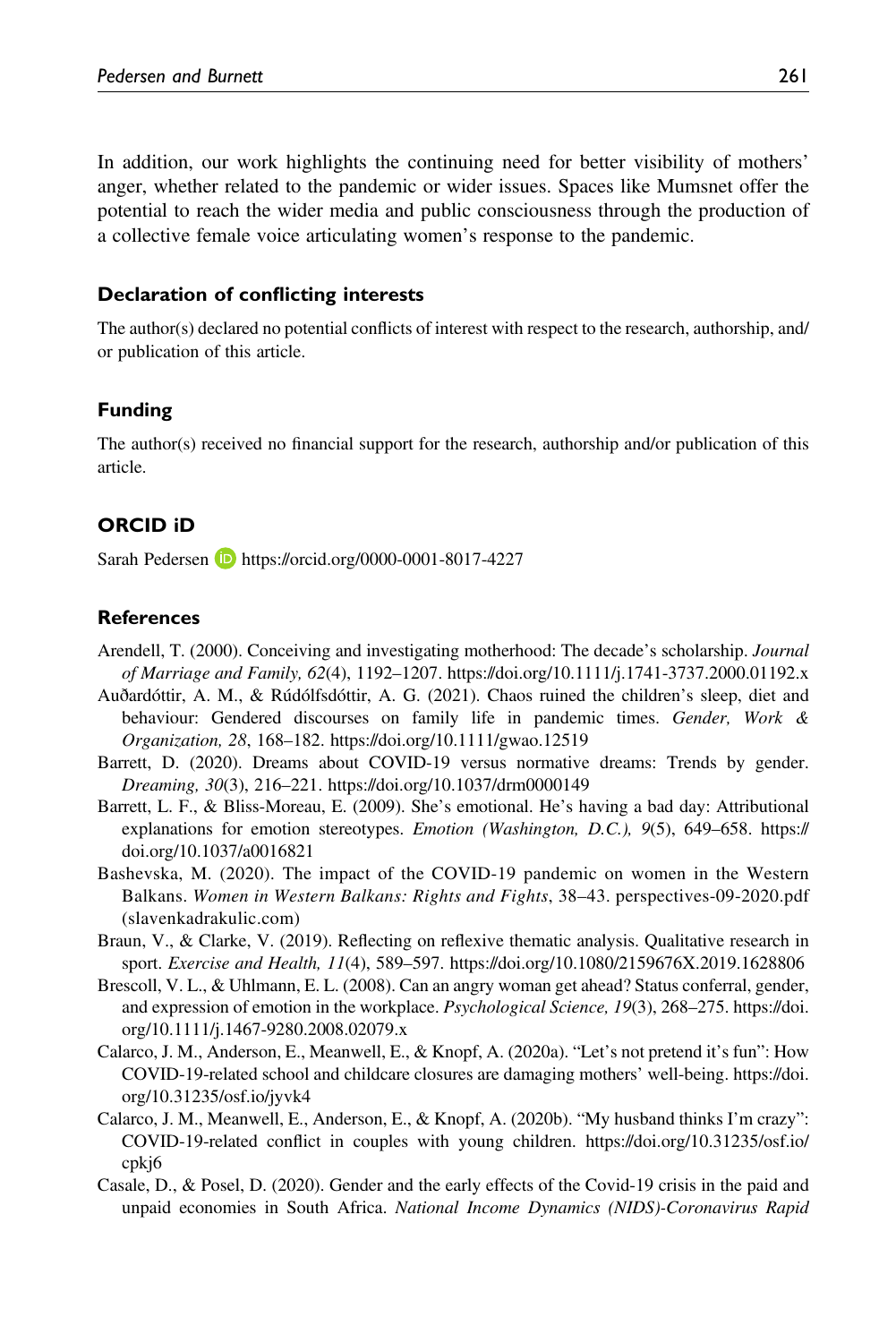Mobile Survey (CRAM) Wave, 1. Gender-and-the-early-effects-of-the-COVID-19-crisis-in-thepaid-and-unpaid-economies-in-South-Africa.pdf (researchgate.net)

- Chatwin, J., Butler, D., Jones, J., James, L., Choucri, L., & McCarthy, R. (2021). Experiences of pregnant mothers using a social media based antenatal support service during the COVID-19 lockdown in the UK: Findings from a user survey. *BMJ Open, 11*(1), e040649. [https://doi.](https://doi.org/10.1136/bmjopen-2020-040649) [org/10.1136/bmjopen-2020-040649](https://doi.org/10.1136/bmjopen-2020-040649)
- Chivers, B. R., Garad, R. M., Boyle, J. A., Skouteris, H., Teede, H. J., & Harrison, C. L. (2020). Perinatal distress during COVID-19: Thematic analysis of an online parenting forum. Journal of Medical Internet Research, 22(9), e22002.<https://doi.org/10.2196/22002>
- Clarke, V., & Braun, V. (2013). Teaching thematic analysis: Overcoming challenges and developing strategies for effective learning. The Psychologist, 26(2), 120–123. https://uwe-repository. worktribe.com/output/937596/teaching-thematic-analysis-overcoming-challenges-and-developingstrategies-for-effective-learning
- Craig, L. (2020). Coronavirus, domestic labour and care: Gendered roles locked down. Journal of Sociology, 54(4), 684–692.<https://doi.org/10.1177/1440783320942413>
- Davidson, P. M., Padula, W. V., Daly, J., & Jackson, D. (2020). Moral outrage in COVID19: Understandable but not a strategy. Journal of Clinical Nursing, 29, 3600-36-2. [https://doi.](https://doi.org/10.1111/jocn.15318) [org/10.1111/jocn.15318](https://doi.org/10.1111/jocn.15318)
- The Economist (2021). How the pandemic has upended the lives of working parents, 22 May 2021. https://www.economist.com/international/2021/05/22/how-the-pandemic-has-upended-the-livesof-working-parents
- Garncarek, E. (2020). "Living with illegal feelings": Analysis of the internet discourse on negative emotions towards children and motherhood. Qualitative Sociology Review, 16(1), 78–93. <https://doi.org/10.18778/1733-8077.16.1.06>
- Gausman, J., & Langer, A. (2020). Sex and gender disparities in the COVID-19 pandemic. Journal of Women's Health, 29(4), 465–466.<https://doi.org/10.1089/jwh.2020.8472>
- Hays, S. (1996). The cultural contradictions of motherhood. Yale University Press.
- Hjálmsdóttir, A., & Bjarnadóttir, V. S. (2020). "I have turned into a foreman here at home": Families and work–life balance in times of COVID-19 in a gender equality paradise. *Gender*, Work & Organization, 28(1), 268-283.<https://doi.org/10.1111/gwao.12552>
- The Independent (2017). Mumsnet: Advertisers raise fears over too much swearing, 21 August. https://www.independent.co.uk/news/uk/home-news/mumsnet-swearing-profanity-offensive-foullanguage-confused-com-national-trust-bulgari-brands-advertisers-pulling-ads-parents-asda-tk-maxxmarks-spencer-a7901861.html
- Jaworska, S. (2018). "Bad" mums tell the "untellable": Narrative practices and agency in online stories about postnatal depression on Mumsnet. Discourse, Context, and Media, 25, 25–33. <https://doi.org/10.1016/j.dcm.2017.11.002>
- Kay, J. B. (2019). Introduction: Anger, media, and feminism: The gender politics of mediated rage. Feminist Media Studies, 19(4), 591–615.<https://doi.org/10.1080/14680777.2019.1609197>
- Kay, J. B., & Banet-Weiser, S. (2019). Feminist anger and feminist respair. Feminist Media Studies, 19(4), 603–609.<https://doi.org/10.1080/14680777.2019.1609231>
- Kennedy, M. (2013). Freeing the smothered (M) other: The refocalisation of the reluctant mother in modern Irish society as evinced through the works of Anne Enright. http://www. otherness.dk/ fileadmin/www. othernessandthearts. org/Publications/Journal Otherness/Otherness Essays\_and Studies\_3, 2
- King, M. (2021). Social chemistry. Penguin Random House.
- Kovacs, B., Caplan, N., Grob, S., & King, M. (2021). Social networks and loneliness during the COVID-19 pandemic. Socius, 7,<https://doi.org/10.1177/2378023120985254>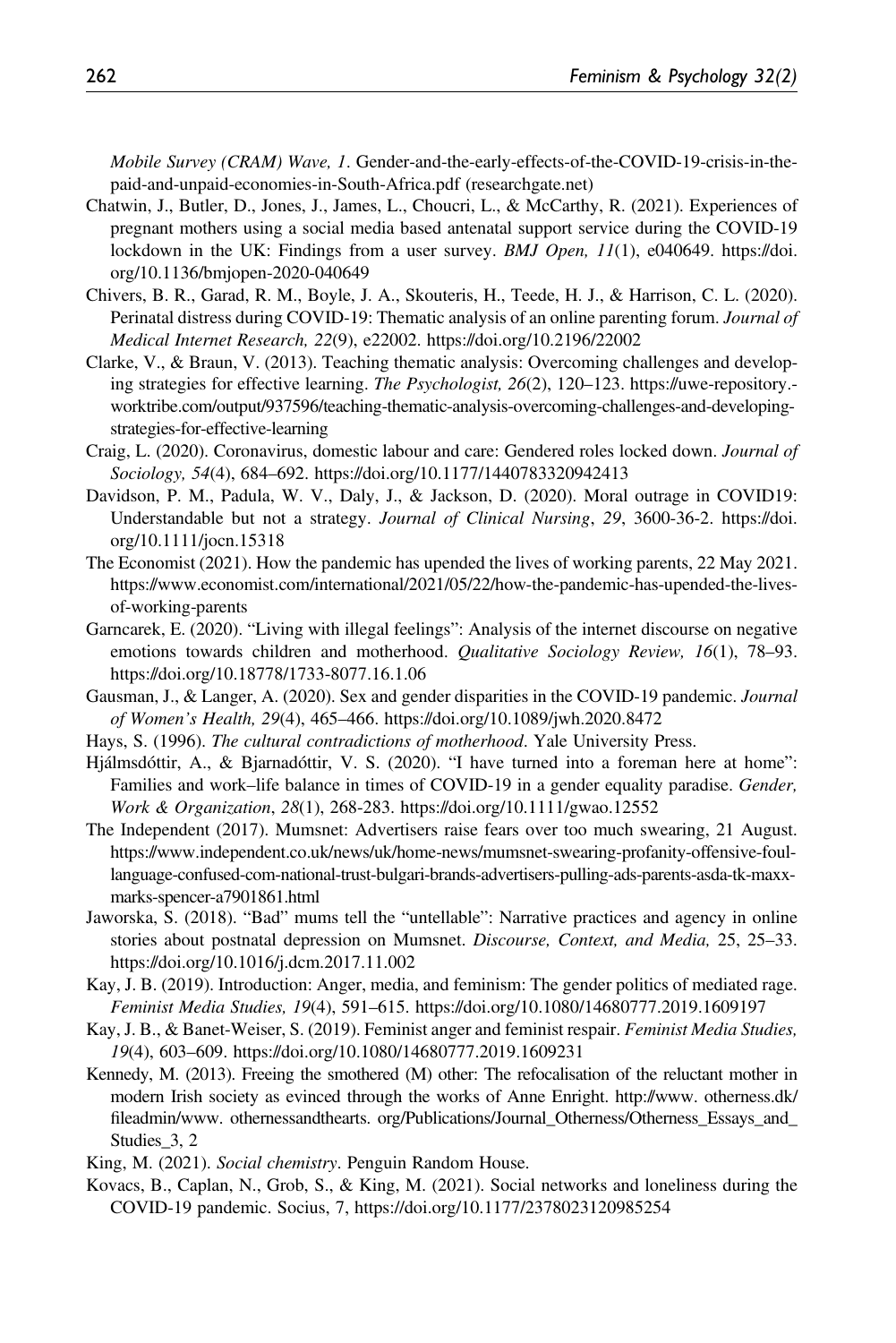- Lieberman, M. A., & Goldstein, B. A. (2006). Not all negative emotions are equal: The role of emotional expression in online support groups for women with breast cancer. *Psycho–Oncology*: Journal of the Psychological, Social and Behavioral Dimensions of Cancer, 15(2), 160–168. <https://doi.org/10.1002/pon.932>
- Markham, A., & Buchanan, E. (2012). Ethical decision-making and internet research: Recommendations from the AoIR ethics working committee. [ethicsSL-with-cover-page-v2.](ethicsSL-with-cover-page-v2.pdf (d1wqtxts1xzle7.cloudfront.net)) [pdf \(d1wqtxts1xzle7.cloudfront.net\)](ethicsSL-with-cover-page-v2.pdf (d1wqtxts1xzle7.cloudfront.net))
- Mauschart, S. (1999). The mask of motherhood: How becoming a mother changes everything and why we pretend it doesn't. The New York Press.
- McLaren, H. J., Wong, K. R., Nguyen, K. N., & Mahamadachchi, K. N. D. (2020). Covid-19 and women's triple burden: Vignettes from Sri Lanka, Malaysia, Vietnam and Australia. Social Sciences, 9(5), 87.<https://doi.org/10.3390/socsci9050087>
- Mumsnet (2021a). Three-quarters of mothers say Covid-19 has had a negative impact on their mental health. [https://www.mumsnet.com/news/three-quarters-of-mothers-say-covid-has](https://www.mumsnet.com/news/three-quarters-of-mothers-say-covid-has-negatively-impacted-their-mental-health)[negatively-impacted-their-mental-health](https://www.mumsnet.com/news/three-quarters-of-mothers-say-covid-has-negatively-impacted-their-mental-health) 3/4 of mothers say COVID-19 had negative mental health impact | Mumsnet
- Mumsnet (2021b). About us. https://www.mumsnet.com/info/advertising
- Mustosmäki, A., & Sihto, T. (2021). "F<sup>∗∗∗</sup> this shit": Negotiating the boundaries of public expression of mothers' negative feelings. NORA: Nordic Journal of Feminist and Gender Research 29(3), 216-228.<https://doi.org/10.1080/08038740.2021.1921844>
- O'Reilly, A. (2020). "Trying to function in the unfunctionable": Mothers and COVID-19. Journal of the Motherhood Initiative for Research and Community Involvement,  $11(1)$ , 7-24. [https://](https://jarm.journals.yorku.ca/index.php/jarm/article/view/40588) [jarm.journals.yorku.ca/index.php/jarm/article/view/40588](https://jarm.journals.yorku.ca/index.php/jarm/article/view/40588)
- Orgad, S., & Gill, R. (2019). Safety valves for mediated female rage in the# MeToo era. Feminist Media Studies, 19(4), 596–603.<https://doi.org/10.1080/14680777.2019.1609198>
- Osland, K. M., Røysamb, M. G., & Nortvedt, J. (2020). The impact of Covid-19 on the women, peace and security agenda. NUPI Covid-19 Brief. resrep25732.pdf (jstor.org).
- Pedersen, S. (2015). "It took a lot to admit I am male on here". Going where few men dare to tread: Men on Mumsnet. In H. Savigny, E. Thorsen, D. Jackson, & J. Alexander (Eds.), Media, margins and popular culture (pp. 249–261). Springer.
- Pedersen, S. (2020). The politicization of Mumsnet. Emerald.
- Pedersen, S., & Lupton, D. (2018). "What are you feeling right now?": Communities of maternal feeling on Mumsnet. Emotion, Space and Society, 26, 57–63. [https://doi.org/10.1016/j.emospa.](https://doi.org/10.1016/j.emospa.2016.05.001) [2016.05.001](https://doi.org/10.1016/j.emospa.2016.05.001)
- Petts, R. J., Carlson, D. L., & Pepin, J. R. (2020). A gendered pandemic: Childcare, homeschooling, and parents' employment during COVID–19. Gender, Work & Organization, 28, 515-534. <https://doi.org/10.1111/gwao.12614>
- Salerno, J. M., & Peter-Hagene, L. C. (2015). One angry woman: Anger expression increases influence for men, but decreases influence for women, during group deliberation. Law and Human Behavior, 39(6), 581–592.<https://doi.org/10.1037/lhb0000147>
- Selva, M., & Andi, S. (2020). Women and news: An overview of audience behaviour in 11 countries Women and news: An overview of audience behaviour in 11 countries. Oxford University Research Archive. https://ora.ox.ac.uk/objects/uuid:f1ca9821-bf51-45e4-86ec-475f7ae23553
- Thomas, S. P. (2005). Women's anger, aggression, and violence. Health Care for Women International, 26(6), 504–522.<https://doi.org/10.1080/07399330590962636>
- Wood, H. (2019). Fuck the patriarchy: Towards an intersectional politics of irreverent rage. Feminist Media Studies, 19(4), 609–615.<https://doi.org/10.1080/14680777.2019.1609232>